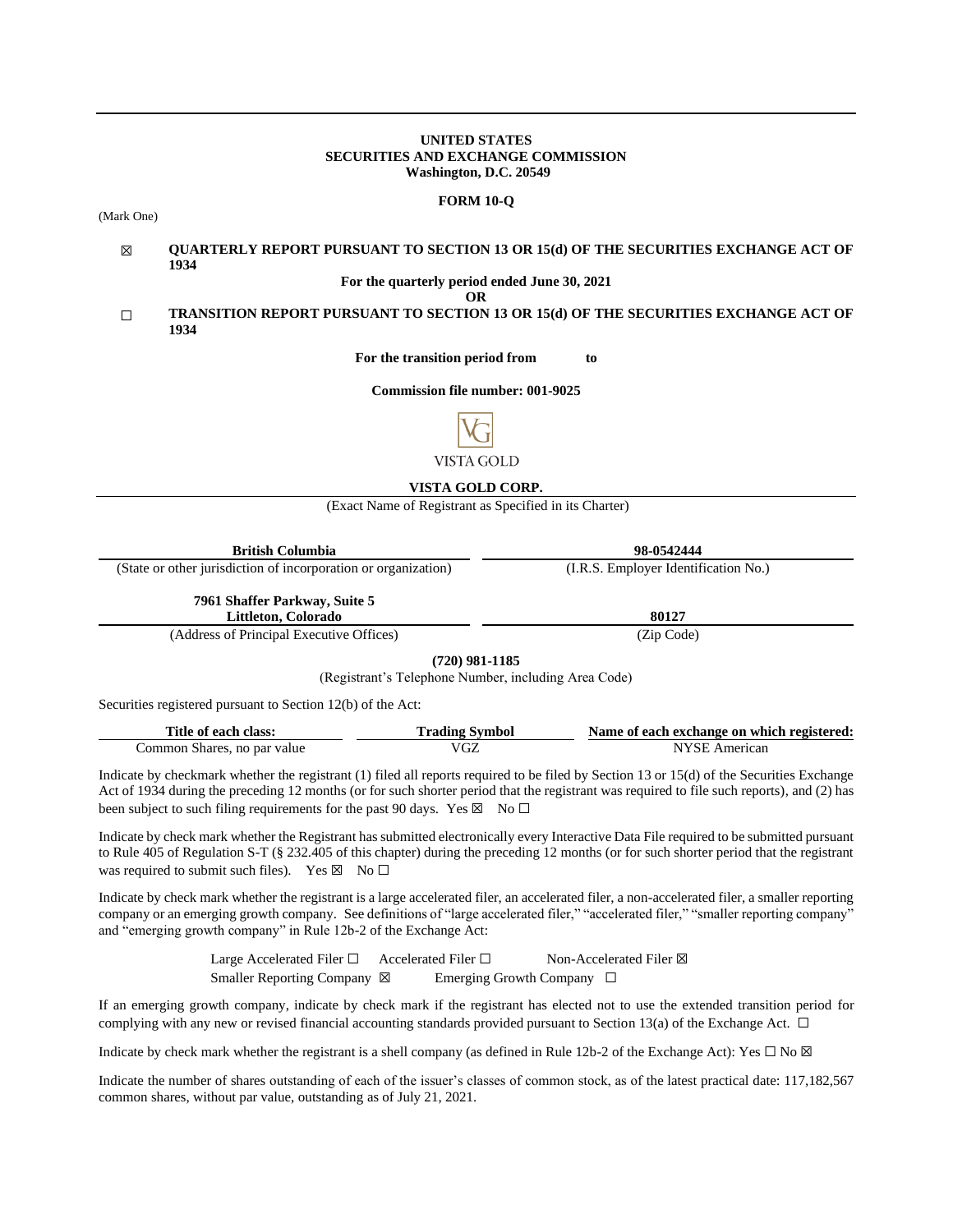# **VISTA GOLD CORP. (An Exploration Stage Enterprise) FORM 10-Q For the Quarter Ended June 30, 2021 INDEX**

|                                                                         | Page |
|-------------------------------------------------------------------------|------|
| <b>PART I – FINANCIAL INFORMATION</b>                                   |      |
| <b>ITEM 1. CONDENSED CONSOLIDATED FINANCIAL STATEMENTS</b>              |      |
| ITEM 2. MANAGEMENT'S DISCUSSION AND ANALYSIS OF FINANCIAL CONDITION AND | 13   |
| <b>RESULTS OF OPERATIONS</b>                                            |      |
| <b>ITEM 4. CONTROLS AND PROCEDURES</b>                                  | 25   |
| <b>PART II – OTHER INFORMATION</b>                                      |      |
| <b>ITEM 1. LEGAL PROCEEDINGS</b>                                        | 25   |
| <b>ITEM 1A. RISK FACTORS</b>                                            | 26   |
| ITEM 2. UNREGISTERED SALES OF EQUITY SECURITIES AND USE OF PROCEEDS     | 26   |
| ITEM 3. DEFAULTS UPON SENIOR SECURITIES                                 | 26   |
| <b>ITEM 4. MINE SAFETY DISCLOSURE</b>                                   | 26   |
| <b>ITEM 5. OTHER INFORMATION</b>                                        | 27   |
| <b>ITEM 6. EXHIBITS</b>                                                 | 27   |
| <b>SIGNATURES</b>                                                       |      |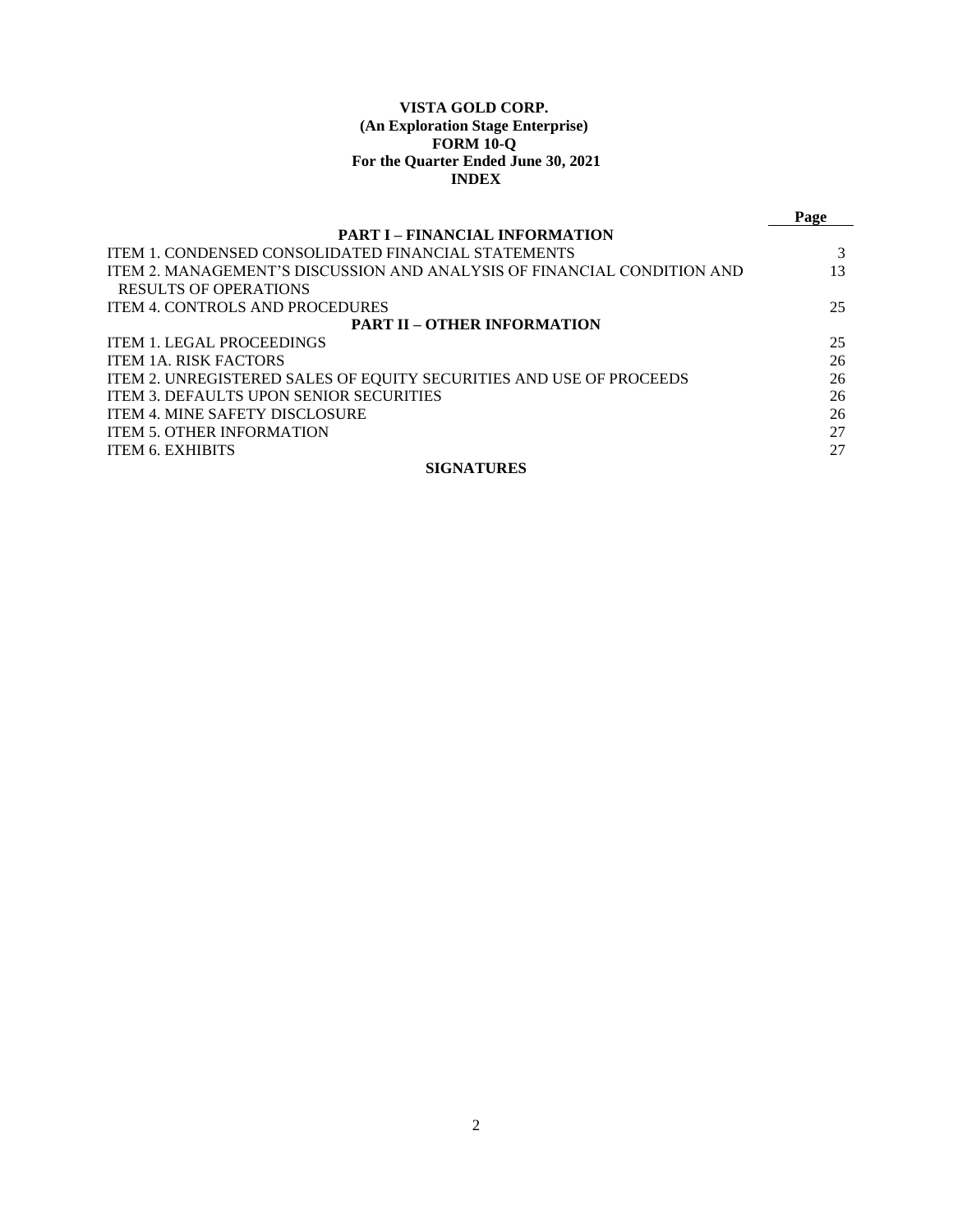# <span id="page-2-1"></span><span id="page-2-0"></span>**PART I**

# **ITEM 1. CONDENSED CONSOLIDATED FINANCIAL STATEMENTS.**

#### **VISTA GOLD CORP. UNAUDITED CONDENSED CONSOLIDATED BALANCE SHEETS**

**(Dollar amounts in U.S. dollars and in thousands, except shares)**

|                                                                                |                   | <b>June 30,</b><br>2021 |              | December 31,<br>2020 |  |
|--------------------------------------------------------------------------------|-------------------|-------------------------|--------------|----------------------|--|
| Assets:                                                                        |                   |                         |              |                      |  |
| Current assets:                                                                |                   |                         |              |                      |  |
| Cash and cash equivalents                                                      |                   | $\mathcal{S}$<br>6,262  | $\sqrt$      | 7,762                |  |
| Short-term investments (Note 3)                                                |                   |                         |              | 400                  |  |
| Other investments, at fair value (Note 3)                                      |                   | 340                     |              | 293                  |  |
| Other current assets                                                           |                   | 541                     |              | 952                  |  |
| Total current assets                                                           |                   | 7,143                   |              | 9,407                |  |
| Non-current assets:                                                            |                   |                         |              |                      |  |
| Mineral properties (Note 4)                                                    |                   | 2,146                   |              | 2,146                |  |
| Plant and equipment, net (Note 5)                                              |                   | 5,678                   |              | 5,643                |  |
| Right-of-use assets                                                            |                   | 24                      |              | 34                   |  |
| Total non-current assets                                                       |                   | 7,848                   |              | 7,823                |  |
| <b>Total</b> assets                                                            |                   | \$<br>14,991            | $\mathbb{S}$ | 17,230               |  |
|                                                                                |                   |                         |              |                      |  |
| Liabilities and Shareholders' Equity:                                          |                   |                         |              |                      |  |
| <b>Current liabilities:</b>                                                    |                   |                         |              |                      |  |
| Accounts payable                                                               |                   | \$<br>461               | \$           | 356                  |  |
| Accrued liabilities and other                                                  |                   | 963                     |              | 702                  |  |
| Deferred option gain (Note 4)                                                  |                   | 248                     |              | 68                   |  |
| <b>Total current liabilities</b>                                               |                   | 1,672                   |              | 1,126                |  |
| Non-current liabilities:                                                       |                   |                         |              |                      |  |
| Provision for environmental liability (Note 7)                                 |                   | 240                     |              | 240                  |  |
| Other liabilities                                                              |                   | 21                      |              | 13                   |  |
| Total non-current liabilities                                                  |                   | 261                     |              | 253                  |  |
| <b>Total liabilities</b>                                                       |                   | 1,933                   |              | 1,379                |  |
|                                                                                |                   |                         |              |                      |  |
| Commitments and contingencies (Note 8)                                         |                   |                         |              |                      |  |
|                                                                                |                   |                         |              |                      |  |
| Shareholders' equity:                                                          |                   |                         |              |                      |  |
| Common shares, no par value - unlimited shares authorized; shares outstanding: |                   |                         |              |                      |  |
| 2021 - 104,909,837 and 2020 - 103,171,904 (Note 6)                             |                   | 461,560                 |              | 460,501              |  |
| Accumulated deficit                                                            |                   | (448, 502)              |              | (444, 650)           |  |
| Total shareholders' equity                                                     |                   | 13,058                  |              | 15,851               |  |
| Total liabilities and shareholders' equity                                     |                   | \$<br>14,991            | \$           | 17,230               |  |
| Approved by the Board of Directors                                             |                   |                         |              |                      |  |
| /s/ Tracy A. Stevenson                                                         | /s/ John M. Clark |                         |              |                      |  |
| Tracy A. Stevenson                                                             | John M. Clark     |                         |              |                      |  |

*The accompanying notes are an integral part of these condensed consolidated financial statements.*

Director

Director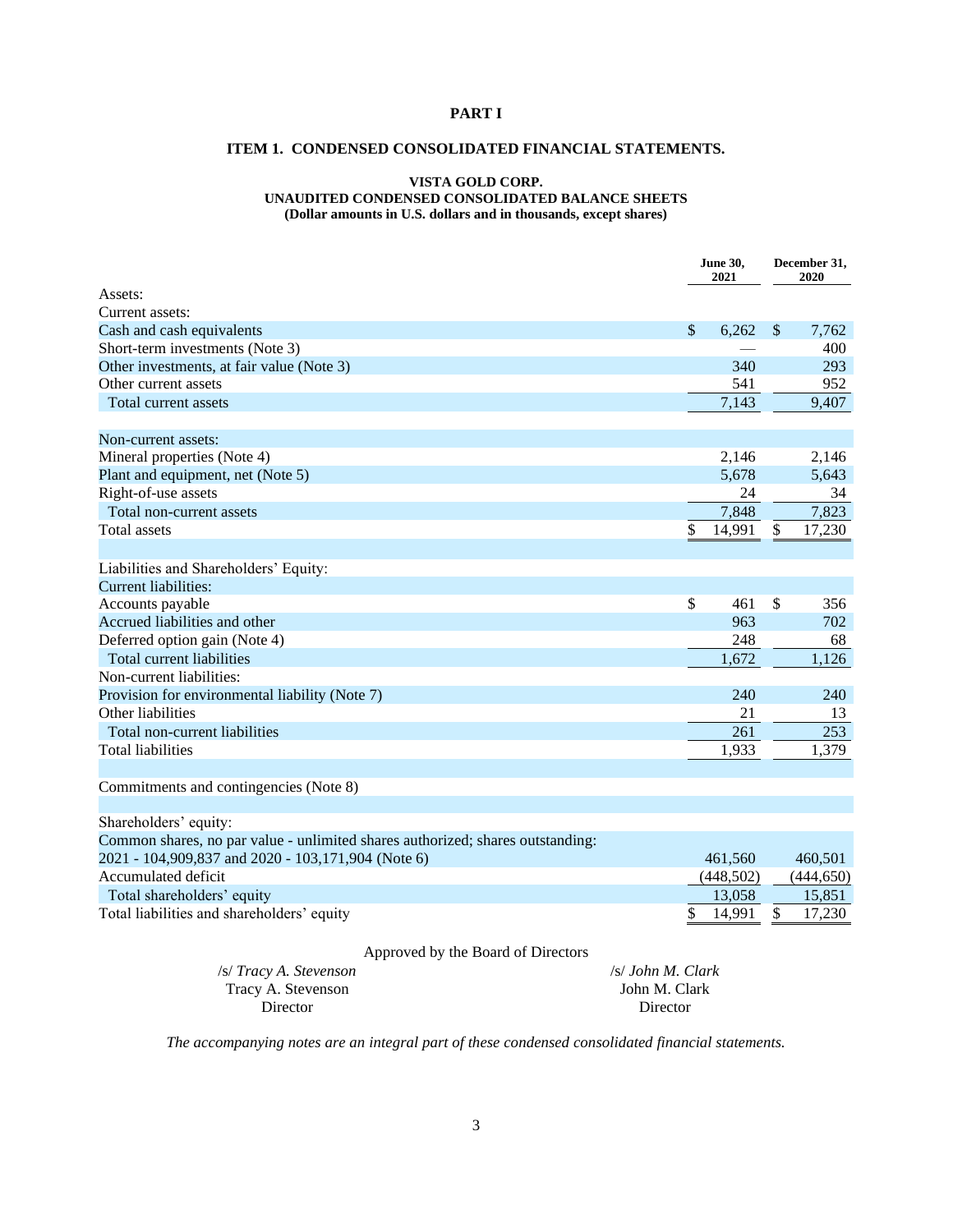#### **VISTA GOLD CORP. UNAUDITED CONDENSED CONSOLIDATED STATEMENTS OF INCOME/(LOSS) (Dollar amounts in U.S. dollars and in thousands, except shares and per share data)**

|                                                                 | Three Months Ended June 30, |               |             | Six Months Ended June 30, |               |             |
|-----------------------------------------------------------------|-----------------------------|---------------|-------------|---------------------------|---------------|-------------|
|                                                                 | 2021                        |               | 2020        | 2021                      |               | 2020        |
| Operating income/(expense):                                     |                             |               |             |                           |               |             |
| Gain on disposal of mineral property interests, net (Note 4) \$ | 2,100                       | \$            | 2,568       | \$<br>2,100               | \$            | 2,568       |
| Exploration, property evaluation and holding costs              | (1,986)                     |               | (960)       | (3,737)                   |               | (1,908)     |
| Corporate administration                                        | (931)                       |               | (877)       | (2,246)                   |               | (2,253)     |
| Depreciation and amortization                                   | (12)                        |               | (11)        | (23)                      |               | (23)        |
| Total operating income/(expense)                                | (829)                       |               | 720         | (3,906)                   |               | (1,616)     |
| Non-operating income:                                           |                             |               |             |                           |               |             |
| Gain/(loss) on other investments (Note 3)                       | 77                          |               | 1,099       | 47                        |               | (30)        |
| Interest income                                                 |                             |               | 4           |                           |               | 14          |
| Other income/(expense)                                          | (1)                         |               | 79          | 6                         |               | 34          |
| Total non-operating income                                      | 76                          |               | 1,182       | 54                        |               | 18          |
| Income/(loss) before income taxes                               | (753)                       |               | 1,902       | (3,852)                   |               | (1,598)     |
| Net income/(loss)                                               | \$<br>(753)                 | \$            | 1,902       | \$<br>(3,852)             | $\mathbb{S}$  | (1,598)     |
| Basic:                                                          |                             |               |             |                           |               |             |
| Weighted average number of shares outstanding                   | 104,565,060                 |               | 101,372,460 | 104,041,466               |               | 101,035,292 |
| Net income/(loss) per share                                     | \$<br>(0.01)                | $\mathcal{S}$ | 0.01        | \$<br>(0.04)              | <sup>\$</sup> | (0.02)      |
| Diluted:                                                        |                             |               |             |                           |               |             |
| Weighted average number of shares outstanding                   | 104,565,060                 |               | 103,863,384 | 104,041,466               |               | 101,035,292 |
| Net income/(loss) per share                                     | \$<br>(0.01)                | \$            | 0.02        | \$<br>(0.04)              | $\mathbb{S}$  | (0.02)      |

*The accompanying notes are an integral part of these condensed consolidated financial statements.*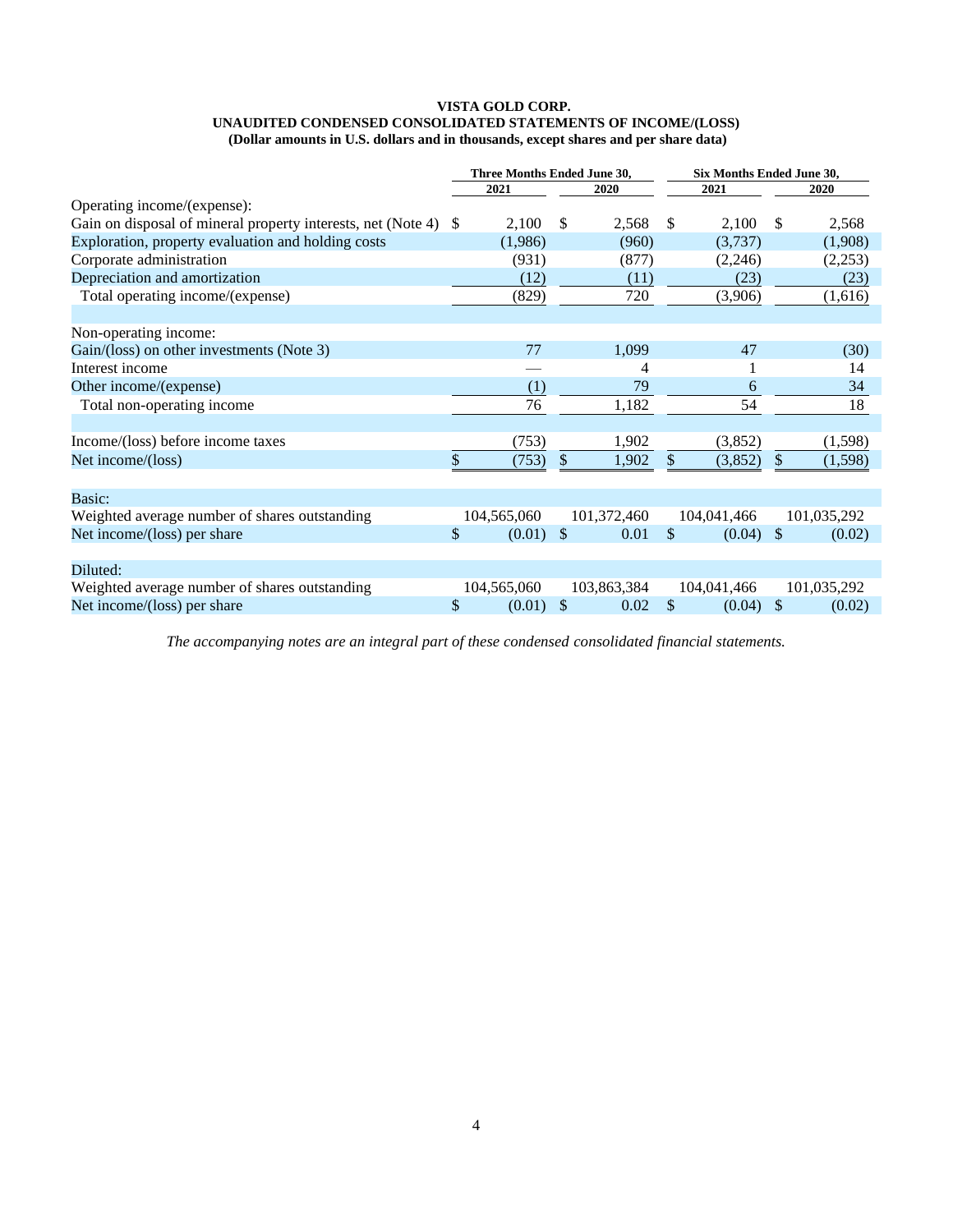#### **VISTA GOLD CORP. UNAUDITED CONDENSED CONSOLIDATED STATEMENTS OF SHAREHOLDERS' EQUITY (Dollar amounts in U.S. dollars and in thousands, except shares)**

|                                                     | Common<br><b>Shares</b> | Amount    |               | <b>Accumulated</b><br><b>Deficit</b> |               | <b>Total</b><br>Shareholders'<br><b>Equity</b> |
|-----------------------------------------------------|-------------------------|-----------|---------------|--------------------------------------|---------------|------------------------------------------------|
| <b>Balances at April 1, 2020</b>                    | 100,698,124             | \$458,106 | $\mathcal{S}$ | (448,570)                            | <sup>\$</sup> | 9,536                                          |
| Shares issued, net of offering costs (Note 6)       | 1,031,819               | 807       |               |                                      |               | 807                                            |
| Shares issued (RSUs vested, net of shares withheld) |                         |           |               |                                      |               |                                                |
| (Note 6)                                            | 316,313                 | (97)      |               |                                      |               | (97)                                           |
| Shares issued (exercise of stock options)           |                         |           |               |                                      |               |                                                |
| (Note 6)                                            | 50,000                  | 37        |               |                                      |               | 37                                             |
| Stock-based compensation (Note 6)                   |                         | 202       |               |                                      |               | 202                                            |
| Net income                                          |                         |           |               | 1,902                                |               | 1,902                                          |
| <b>Balances at June 30, 2020</b>                    | 102,096,256             | \$459,055 |               | (446, 668)                           | \$            | 12,387                                         |
|                                                     |                         |           |               |                                      |               |                                                |
| <b>Balances at April 1, 2021</b>                    | 103,998,923             | \$461,162 | <sup>\$</sup> | (447,749)                            | <sup>\$</sup> | 13,413                                         |
| Shares issued, net of offering costs (Note 6)       | 392,470                 | 437       |               |                                      |               | 437                                            |
| Shares issued (RSUs vested, net of shares withheld) |                         |           |               |                                      |               |                                                |
| (Note 6)                                            | 518,444                 | (202)     |               |                                      |               | (202)                                          |
| Stock-based compensation (Note 6)                   |                         | 163       |               |                                      |               | 163                                            |
| Net loss                                            |                         |           |               | (753)                                |               | (753)                                          |
| <b>Balances at June 30, 2021</b>                    | 104.909.837             | \$461,560 |               | (448,502)                            |               | 13,058                                         |

|                                                     |                                           |           |     |             |               | <b>Total</b>  |
|-----------------------------------------------------|-------------------------------------------|-----------|-----|-------------|---------------|---------------|
|                                                     | <b>Common</b>                             |           |     | Accumulated |               | Shareholders' |
|                                                     | <b>Deficit</b><br><b>Shares</b><br>Amount |           |     |             |               | <b>Equity</b> |
| <b>Balances at January 1, 2020</b>                  | 100,698,124                               | \$457,716 | \$  | (445,070)   | $\mathcal{S}$ | 12,646        |
| Shares issued, net of offering costs (Note 6)       | 1,031,819                                 | 807       |     |             |               | 807           |
| Shares issued (RSUs vested, net of shares withheld) |                                           |           |     |             |               |               |
| (Note 6)                                            | 316,313                                   | (97)      |     |             |               | (97)          |
| Shares issued (exercise of stock options) (Note 6)  | 50,000                                    | 37        |     |             |               | 37            |
| Stock-based compensation (Note 6)                   |                                           | 592       |     |             |               | 592           |
| Net loss                                            |                                           |           |     | (1,598)     |               | (1,598)       |
| <b>Balances at June 30, 2020</b>                    | 102,096,256                               | \$459,055 |     | (446, 668)  | \$            | 12,387        |
|                                                     |                                           |           |     |             |               |               |
| <b>Balances at January 1, 2021</b>                  | 103,171,904                               | \$460.501 | \$. | (444.650)   | -S            | 15,851        |
| Shares issued, net of offering costs (Note 6)       | 798,270                                   | 871       |     |             |               | 871           |
| Shares issued (RSUs vested, net of shares withheld) |                                           |           |     |             |               |               |
| (Note 6)                                            | 939,663                                   | (396)     |     |             |               | (396)         |
| Stock-based compensation (Note 6)                   |                                           | 584       |     |             |               | 584           |
| Net loss                                            |                                           |           |     | (3,852)     |               | (3,852)       |
| <b>Balances at June 30, 2021</b>                    | 104.909.837                               | \$461,560 |     | (448,502)   | \$            | 13,058        |

*The accompanying notes are an integral part of these condensed consolidated financial statements.*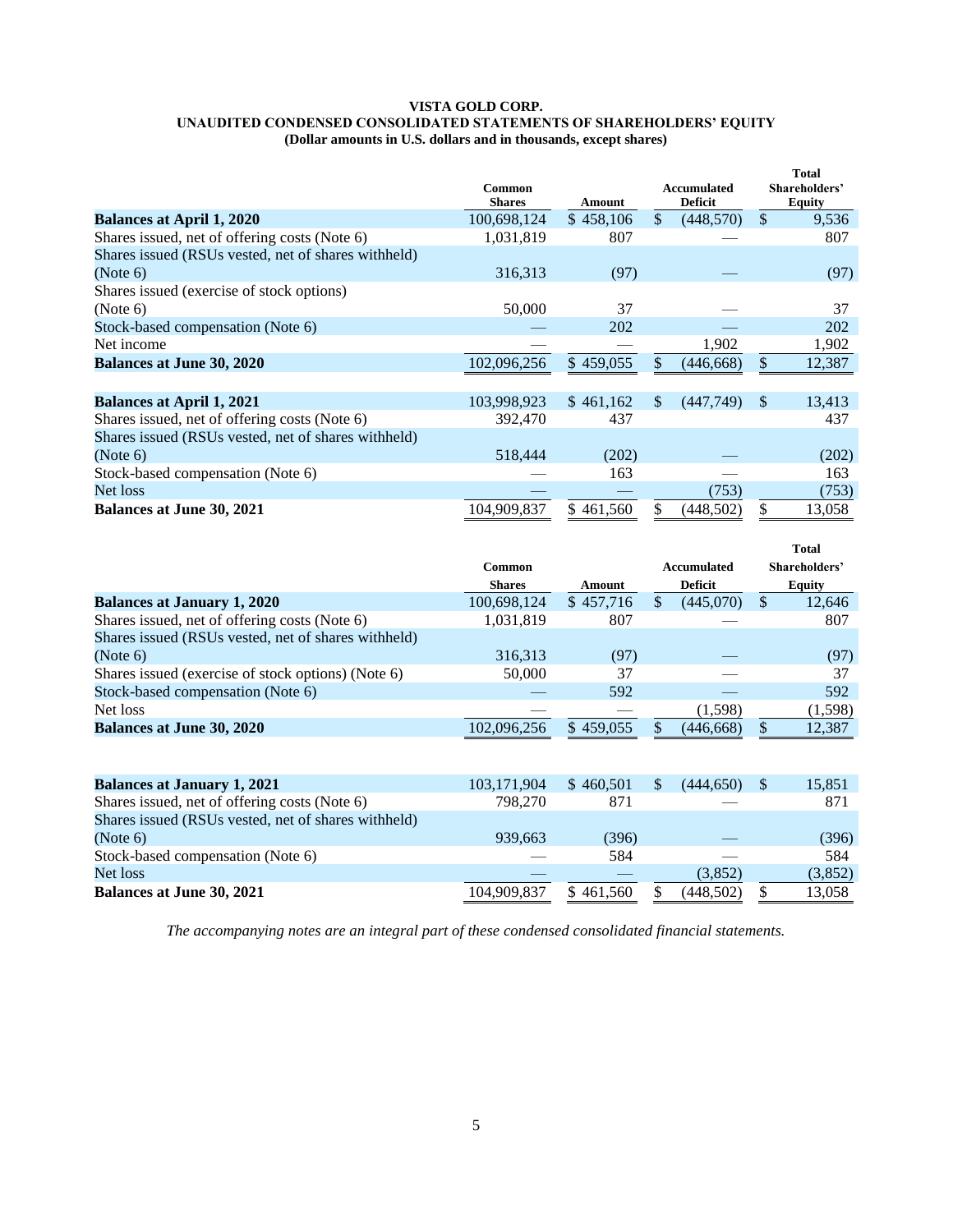#### **VISTA GOLD CORP. UNAUDITED CONDENSED CONSOLIDATED STATEMENTS OF CASH FLOWS (Dollar amounts in U.S. dollars and in thousands)**

|                                                                            | Six Months Ended June 30, |               |
|----------------------------------------------------------------------------|---------------------------|---------------|
|                                                                            | 2021                      | 2020          |
| Cash flows from operating activities:                                      |                           |               |
| Net loss                                                                   | \$<br>(3,852)             | \$<br>(1,598) |
| Adjustments to reconcile net income/(loss) to net cash used in operations: |                           |               |
| Depreciation and amortization                                              | 23                        | 23            |
| Stock-based compensation                                                   | 584                       | 592           |
| Gain on disposal of mineral property interests, net                        | (2,100)                   | (2,568)       |
| (Gain)/Loss on other investments                                           | (47)                      | 30            |
| Change in working capital account items:                                   |                           |               |
| Other current assets                                                       | 220                       | 167           |
| Accounts payable, accrued liabilities and other                            | 384                       | 88            |
| Net cash used in operating activities                                      | (4,788)                   | (3,266)       |
| Cash flows from investing activities:                                      |                           |               |
| Proceeds from sales of marketable securities                               |                           | 954           |
| Disposition of short-term investments, net                                 | 400                       | (34)          |
| Additions to plant and equipment                                           | (58)                      |               |
| Proceeds from option/sale agreements, net                                  | 2,280                     | 2,400         |
| Net cash provided by investing activities                                  | 2,622                     | 3,320         |
| Cash flows from financing activities:                                      |                           |               |
| Proceeds from equity financing, net                                        | 1,062                     | 807           |
| Payment of taxes from withheld shares                                      | (396)                     | (97)          |
| Proceeds from exercise of stock options                                    |                           | 37            |
| Net cash provided by financing activities                                  | 666                       | 747           |
|                                                                            |                           |               |
| Net increase/(decrease) in cash and cash equivalents                       | (1,500)                   | 801           |
| Cash and cash equivalents, beginning of period                             | 7,762                     | 1,408         |
| Cash and cash equivalents, end of period                                   | \$<br>6,262               | \$<br>2,209   |

*The accompanying notes are an integral part of these condensed consolidated financial statements.*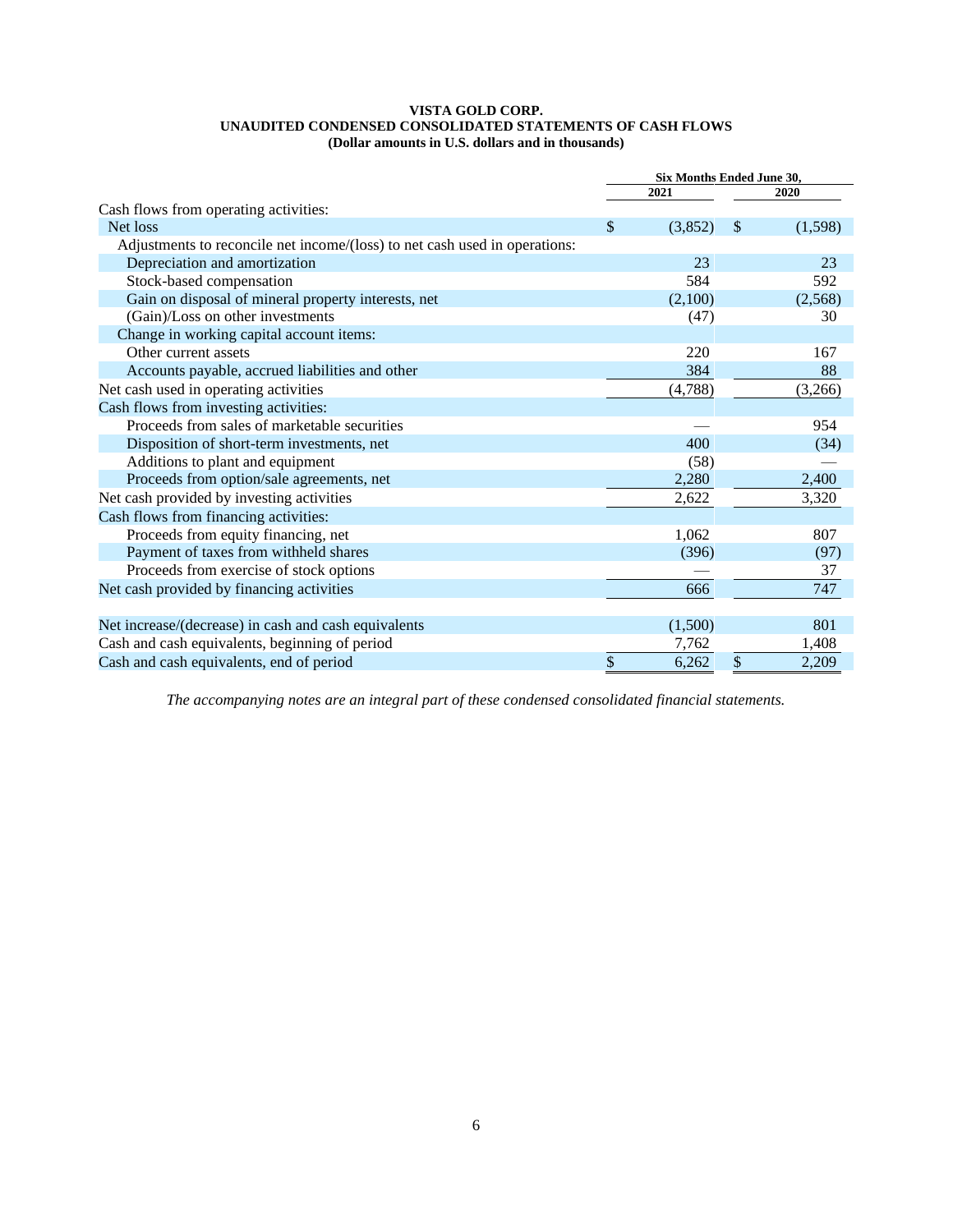# **VISTA GOLD CORP. NOTES TO UNAUDITED CONDENSED CONSOLIDATED FINANCIAL STATEMENTS (Dollar amounts in U.S. dollars and in thousands, except share-related amounts)**

# **1.** *Nature of Operations and Basis of Presentation*

Vista Gold Corp. and its subsidiaries (collectively, "Vista," the "Company," "we," "our," or "us") operate in the gold mining industry. We focus on evaluation, acquisition, exploration and advancement of gold exploration and potential development projects, which may lead to gold production or value adding strategic transactions such as earn-in right agreements, option agreements, leases to third parties, joint venture arrangements with other mining companies, or outright sales of assets for cash and/or other consideration. We look for opportunities to improve the value of our gold projects through exploration drilling and/or technical studies focused on optimizing previous engineering work. We do not currently generate cash flows from mining operations.

The Company's flagship asset is its 100% owned Mt Todd gold project ("Mt Todd" or the "Project") in Northern Territory, Australia. Vista held other non-core assets at June 30, 2021, including royalty interests in the United States and Indonesia, mill equipment not in use and listed for sale, and third-party equity securities.

The interim Condensed Consolidated Financial Statements ("interim statements") of the Company are unaudited. In the opinion of management, all adjustments and disclosures necessary for a fair presentation of these interim statements have been included. The results reported in these interim statements are not necessarily indicative of the results that may be reported for the entire year. These interim statements should be read in conjunction with the Company's Consolidated Financial Statements for the year ended December 31, 2020 as filed with the United States Securities and Exchange Commission and Canadian securities regulatory authorities on Form 10-K (the "2020 Financial Statements"). The yearend balance sheet data was derived from audited financial statements and, in accordance with the instructions to Form 10- Q, certain information and footnote disclosures required by United States generally accepted accounting principles have been condensed or omitted.

References to \$ are to United States dollars.

#### *2. Significant Accounting Policies*

Significant accounting policies are included in the 2020 Financial Statements.

#### *3. Short-term and Other Investments*

#### *Short-term investments*

As of June 30, 2021 and December 31, 2020, the amortized cost basis of our short-term investments was \$nil and \$400, respectively, which approximated fair value. Short-term investments at December 31, 2020 were comprised of U.S. government treasury securities and certificates of deposit, which had maturity dates on the date of purchase greater than 90 days but less than one year. Investments with maturity dates of 90 days or less were included in cash and cash equivalents.

#### *Other investments*

The Company's investment in 1,333,334 common shares of Nusantara Resources Limited shares ("Nusantara Shares") was recorded at fair value in the Unaudited Condensed Consolidated Balance Sheet at June 30, 2021 and December 31, 2020. Vista also held common shares of Midas Gold Corp. ("Midas Gold Shares") during a portion of 2020; all Midas Gold Shares were sold prior to 2021. The fair value of other investments was \$340 and \$293 atJune 30, 2021 and December 31, 2020, respectively.

Changes in fair value of the Nusantara Shares and Midas Gold Shares, representing unrealized gains (losses), were recorded in the Unaudited Condensed Consolidated Statements of Income/(Loss) in the period in which the changes occurred. No other investments were sold during the three and six months ended June 30, 2021. Realized gains were recorded upon sale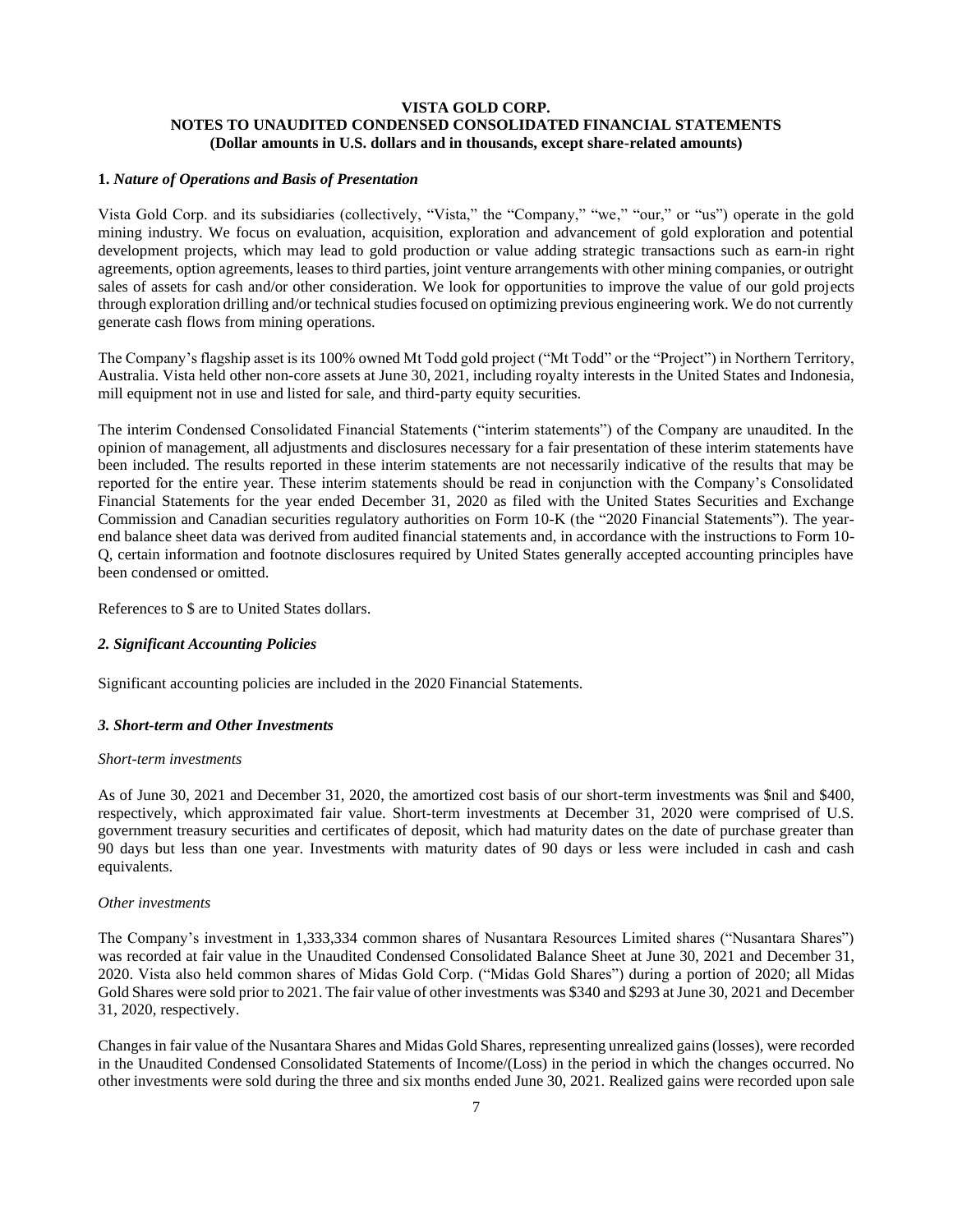of other investments. During the three months ended June 30, 2020, the Company sold 1,572,500 Midas Gold Shares for net proceeds of \$654, at a gain of \$135 based on the most recent measurement period of March 31, 2020. During the six months ended June 30, 2020, the Company sold 2,214,500 Midas Gold Shares for net proceeds of \$954, at a gain of \$120 based on the most recent measurement periods of March 31, 2020 and December 31, 2019.

# **4.** *Mineral Properties*

#### *Mt Todd, Northern Territory, Australia*

The capitalized mineral property values are as follows:

|                       |   | At June 30, 2021 | .31.2020<br>  December<br>A |  |  |
|-----------------------|---|------------------|-----------------------------|--|--|
| Mt Todd.<br>Australıa | w |                  |                             |  |  |

Vista acquired Mt Todd in March 2006. Transaction-related costs of \$2,146 were capitalized as mineral properties. This amount included the purchase price and related transaction costs. Since 2006, the Company has systematically advanced the Project through exploration, metallurgical testing, engineering, and environmental/operational permitting activities conducted in addition to ongoing site management activities. Costs associated with these activities were charged to expense as incurred. See Note 8 for other commitments to the Jawoyn Association Aboriginal Corporation (the "Jawoyn Association").

#### *Guadalupe de Los Reyes, Sinaloa, Mexico*

In July 2020, the Company completed the sale of the Guadalupe de los Reyes gold and silver project in Sinaloa, Mexico ("Los Reyes") to Prime Mining Corporation ("Prime Mining"). Under the terms of sale, Prime Mining was required to make additional payments to Vista of \$2,100 in lieu of Vista being granted certain royalty and back-in rights. Prime Mining paid \$1,100 in January 2021 and \$1,000 in June 2021. Having received these payments as scheduled, Vista has no remaining right to be granted the royalties and back-in right, and Vista recognized a gain on disposal of mineral property interests of \$2,100 during the three and six months ended June 30, 2021.

#### *Awak Mas, Sulawesi, Indonesia*

Vista holds a net smelter return royalty ("NSR") on the Awak Mas project in Indonesia. During 2019, Vista and the holder of Awak Mas amended the original royalty agreement to allow the holder or a nominated party to make a \$2,400 payment to Vista by April 30, 2020 to cancel a 1% NSR on the first 1,250,000 ounces produced at Awak Mas and a 1.25% NSR on the next 1,250,000 ounces produced. On May 5, 2020, the Company received \$2,400 to cancel the related 1% NSR and 1.25% NSR. The gain recognized upon receipt of this payment was \$2,568, which included the \$2,400 payment plus \$168 of previously deferred option gain. Thereafter, the holder of Awak Mas or a nominated party had the right to cancel the remaining 1% NSR and 1.25% NSR for an additional payment of \$2,500 by April 30, 2021. Vista and the holder of Awak Mas agreed in April 2021 to extend the payment date for the remaining \$2,500 to not later than January 31, 2022 upon payment of certain extension fees by the holder or a nominated party. Vista received \$180 during the three months ended June 30, 2021 for extension fees. The gain associated with these fees is deferred until the final royalty payment is received or the extension expires and will be recognized as income at that time. If the holder does not make the extension payments when due or the final \$2,500 payment by not later than January 31, 2022, Vista will retain the remaining royalty interests.

# **5.** *Plant and Equipment*

|                             | June 30, 2021 |                                    |       |     |       |      | <b>December 31, 2020</b> |                                    |       |     |       |  |
|-----------------------------|---------------|------------------------------------|-------|-----|-------|------|--------------------------|------------------------------------|-------|-----|-------|--|
|                             | Cost          | Accumulated<br><b>Depreciation</b> |       | Net |       | Cost |                          | Accumulated<br><b>Depreciation</b> |       | Net |       |  |
| Mt Todd, Australia          | 5.364         |                                    | 5,186 |     | 178   |      | 5,306                    |                                    | 5.163 |     | 143   |  |
| Corporate, United States    | 333           |                                    | 333   |     |       |      | 333                      |                                    | 333   |     |       |  |
| Used mill equipment, Canada | 5.500         |                                    |       |     | 5.500 |      | 5.500                    |                                    |       |     | 5,500 |  |
|                             | .197          |                                    | 5.519 |     | 5.678 |      | 11.139                   |                                    | 5.496 |     | 5,643 |  |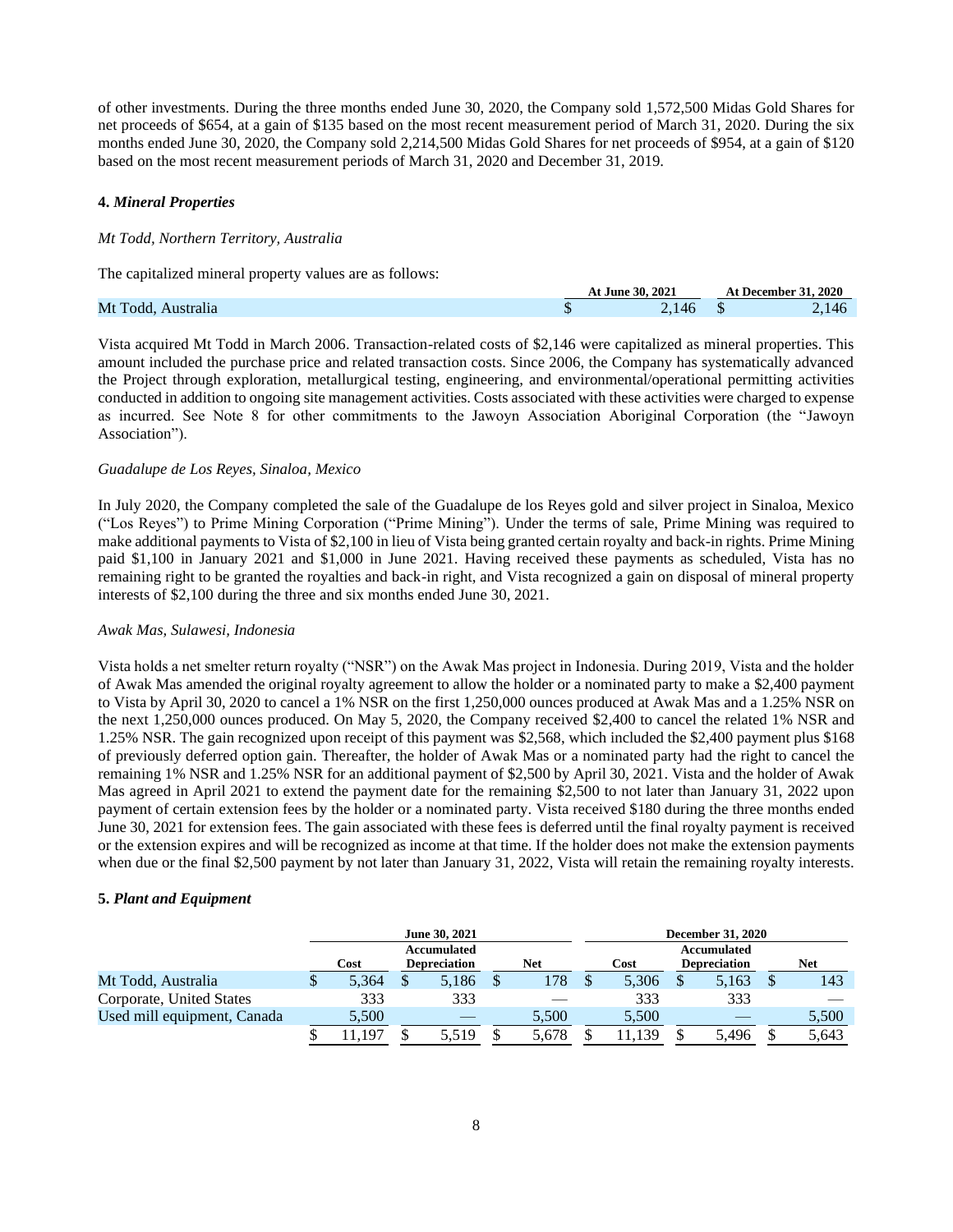The used mill equipment is not in use and is listed for sale through a third-party mining equipment dealer. This equipment is not classified as held for sale due to uncertainty as to whether a sale can be completed within one year.

#### **6.** *Common Shares*

#### *Equity Financing*

Vista is a party to an at-the-market offering agreement (the "ATM Agreement") with H. C. Wainwright & Co., LLC ("Wainwright"), under which the Company may, but is not obligated to, issue and sell common shares in the capital of the Company (each a "Common Share") through Wainwright for aggregate sales proceeds of up to \$10,000 (the "ATM Program"). No securities will be offered in Canada under the ATM Agreement. The ATM Agreement was amended in June 2020 to remain in force until terminated by either party. During the three and six months ended June 30, 2021 the Company sold 392,470 and 798,270 Common Shares, respectively, under the ATM Program for net proceeds of \$437 and \$871, respectively. During the three and six months ended June 30, 2020 the Company sold 1,031,819 Common Shares under the ATM Program for net proceeds of \$807. Each sale under the ATM Agreement was made pursuant to an "at the market offering" as defined in Rule 415 under the United States Securities Act of 1933, as amended. In July 2021, the ATM Program was suspended. Vista has the right to use the ATM Program in the future following filing and effectiveness of a new shelf registration statement with the Securities and Exchange Commission.

See also Note 11 for a subsequent event related to equity financing.

#### *Stock-Based Compensation*

The Company's stock-based compensation plans include: restricted share units ("RSUs") issuable pursuant to the Company's long-term equity incentive plan ("LTIP"), deferred share units ("DSUs") issuable pursuant to the Company's deferred share unit plan ("DSU Plan") and stock options ("Stock Options") issuable under the Company's stock option plan (the "Plan"). Stock-based compensation may be issued to our directors, officers, employees and consultants. The maximum number of Common Shares that may be reserved for issuance under the combined stock-based compensation plans is a variable number equal to 10% of the issued and outstanding Common Shares on a non-diluted basis at any one time. Vista also issued phantom units in 2018 to be settled in cash over a three-year term. Stock-based compensation and phantom units may be granted from time to time at the discretion of the Board of Directors of the Company (the "Board"), with vesting provisions as determined by the Board.

Stock-based compensation expense was:

|                      | Three Months Ended June 30, |      |    |      |  | Six Months Ended June 30, |   |      |  |
|----------------------|-----------------------------|------|----|------|--|---------------------------|---|------|--|
|                      |                             | 2021 |    | 2020 |  | 2021                      |   | 2020 |  |
| <b>RSUs</b>          | Φ                           | 163  | -S | 180  |  | 369                       | S | 331  |  |
| <b>DSUs</b>          |                             |      |    |      |  | 212                       |   | 209  |  |
| <b>Stock Options</b> |                             |      |    | 22   |  |                           |   | 52   |  |
|                      |                             | 163  |    | 202  |  | 584                       |   | 592  |  |
|                      |                             |      |    |      |  |                           |   |      |  |
| Phantom units        | \$                          | 32   | -S | 35   |  | 50                        |   | 34   |  |

As of June 30, 2021, unrecognized compensation expense for RSUs was \$616 which is expected to be recognized over a weighted average period of 1.3 years.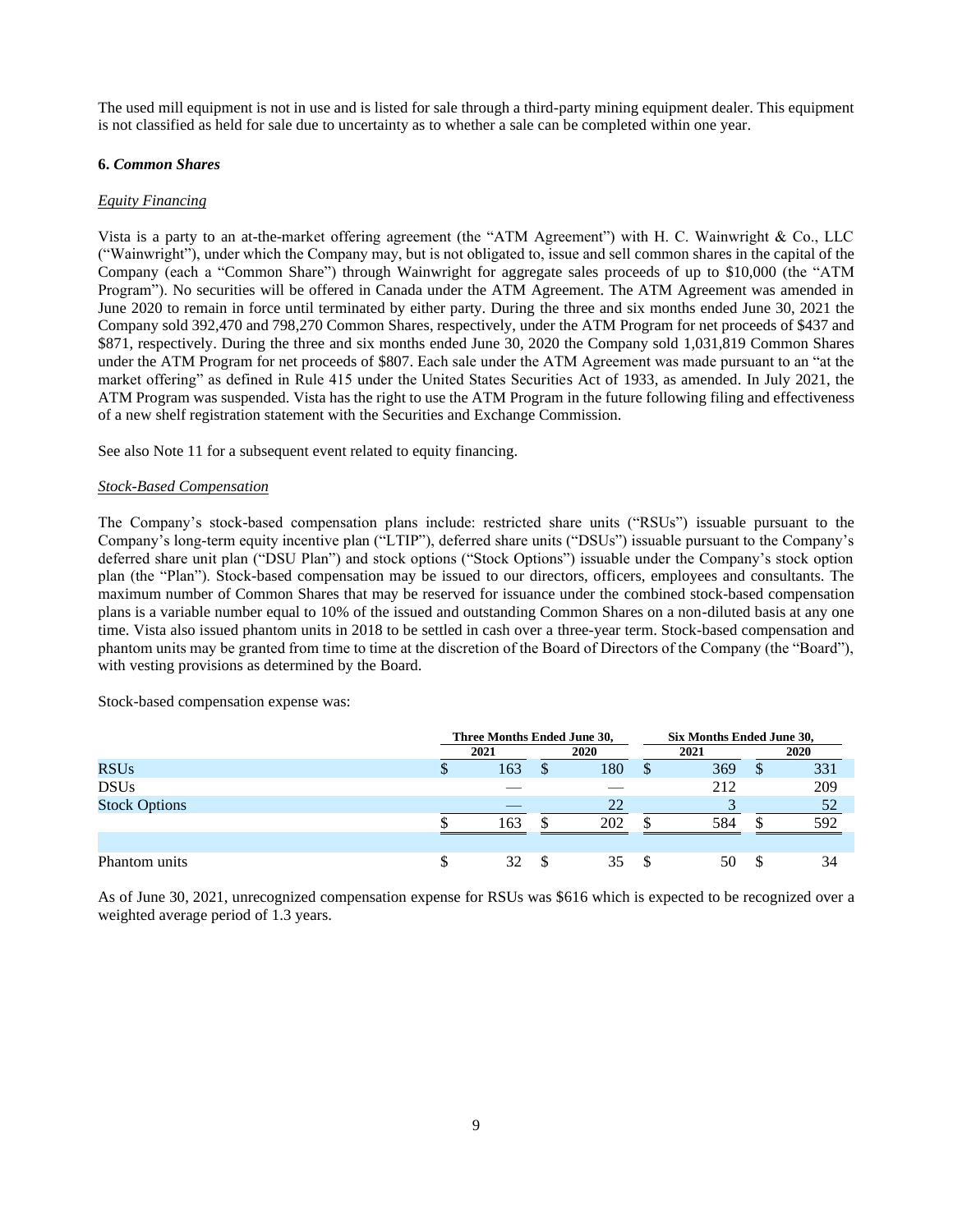#### *Restricted Share Units*

The following table summarizes RSU activity:

|                                | <b>Number</b><br>of RSUs |              | <b>Weighted Average</b><br><b>Grant-Date Fair</b><br><b>Value Per RSU</b> |
|--------------------------------|--------------------------|--------------|---------------------------------------------------------------------------|
| Unvested - December 31, 2019   | 1,491,301                | <sup>S</sup> | 0.51                                                                      |
| Granted                        | 1,609,000                |              | 0.41                                                                      |
| Cancelled/forfeited            | (237, 853)               |              | 0.60                                                                      |
| Vested, net of shares withheld | (395, 446)               |              | 0.63                                                                      |
| Unvested - December 31, 2020   | 2,467,002                | -S           | 0.42                                                                      |
| Granted                        | 891,000                  |              | 0.76                                                                      |
| Cancelled/forfeited            | (389, 333)               |              | 0.48                                                                      |
| Vested, net of shares withheld | (939, 663)               |              | 0.46                                                                      |
| Unvested - June $30, 2021$     | 2.029.006                |              | 0.54                                                                      |

During the six months ended June 30, 2021 and 2020, the Company withheld Common Shares with an equivalent value to meet employee withholding tax obligations of \$396 and \$97, respectively, that resulted upon vesting of RSUs during the period. Common Shares withheld are considered cancelled/forfeited.

# *Deferred Share Units*

The DSU Plan provides for granting of DSUs to non-employee directors. DSUs vest immediately, however the Company will issue one Common Share for each DSU only after the non-employee director ceases to be a director of the Company. In February 2021, the Board granted 204,000 DSUs and the Company recognized \$212 in DSU expense. In March 2020, the Board granted 360,000 DSUs and the Company recognized \$209 in DSU expense.

The following table summarizes DSU activity:

|                                 |             |   | <b>Weighted Average</b> |
|---------------------------------|-------------|---|-------------------------|
|                                 | Number of   |   | <b>Grant-Date Fair</b>  |
|                                 | <b>DSUs</b> |   | Value per DSU           |
| Unvested - December 31, 2019    | 366,000     |   | 0.57                    |
| Granted                         | 360,000     |   | 0.58                    |
| Outstanding - December 31, 2020 | 726,000     | S | 0.57                    |
| Granted                         | 204,000     |   | 1.04                    |
| Outstanding - June 30, 2021     | 930,000     |   | 0.68                    |

#### *Stock Options*

The following table summarizes option activity:

|                                 | Number of<br><b>Options</b> |    | <b>Weighted Average</b><br><b>Exercise Price</b><br><b>Per Option</b> | <b>Weighted Average</b><br><b>Remaining</b><br><b>Contractual Term</b><br>(Years) |     | Aggregate<br><b>Intrinsic</b><br><b>Value</b> |
|---------------------------------|-----------------------------|----|-----------------------------------------------------------------------|-----------------------------------------------------------------------------------|-----|-----------------------------------------------|
| Outstanding - December 31, 2019 | 1,437,000                   | \$ | 0.73                                                                  | 3.49                                                                              | D   | 35                                            |
| Granted                         | 50,000                      |    | 0.51                                                                  |                                                                                   |     |                                               |
| Exercised                       | (50,000)                    |    | 0.75                                                                  |                                                                                   |     | 9                                             |
| Cancelled/Forfeited             | (70,000)                    |    | 1.02                                                                  |                                                                                   |     |                                               |
| Outstanding - December 31, 2020 | 1,367,000                   | \$ | 0.71                                                                  | 2.63                                                                              | \$. | 507                                           |
| Outstanding - June 30, 2021     | 1,367,000                   | S  | 0.71                                                                  | 2.14                                                                              | S   | 712                                           |
|                                 |                             |    |                                                                       |                                                                                   |     |                                               |
| Exercisable - June 30, 2021     | 1,367,000                   | \$ | 0.71                                                                  | 2.14                                                                              | \$  | 712                                           |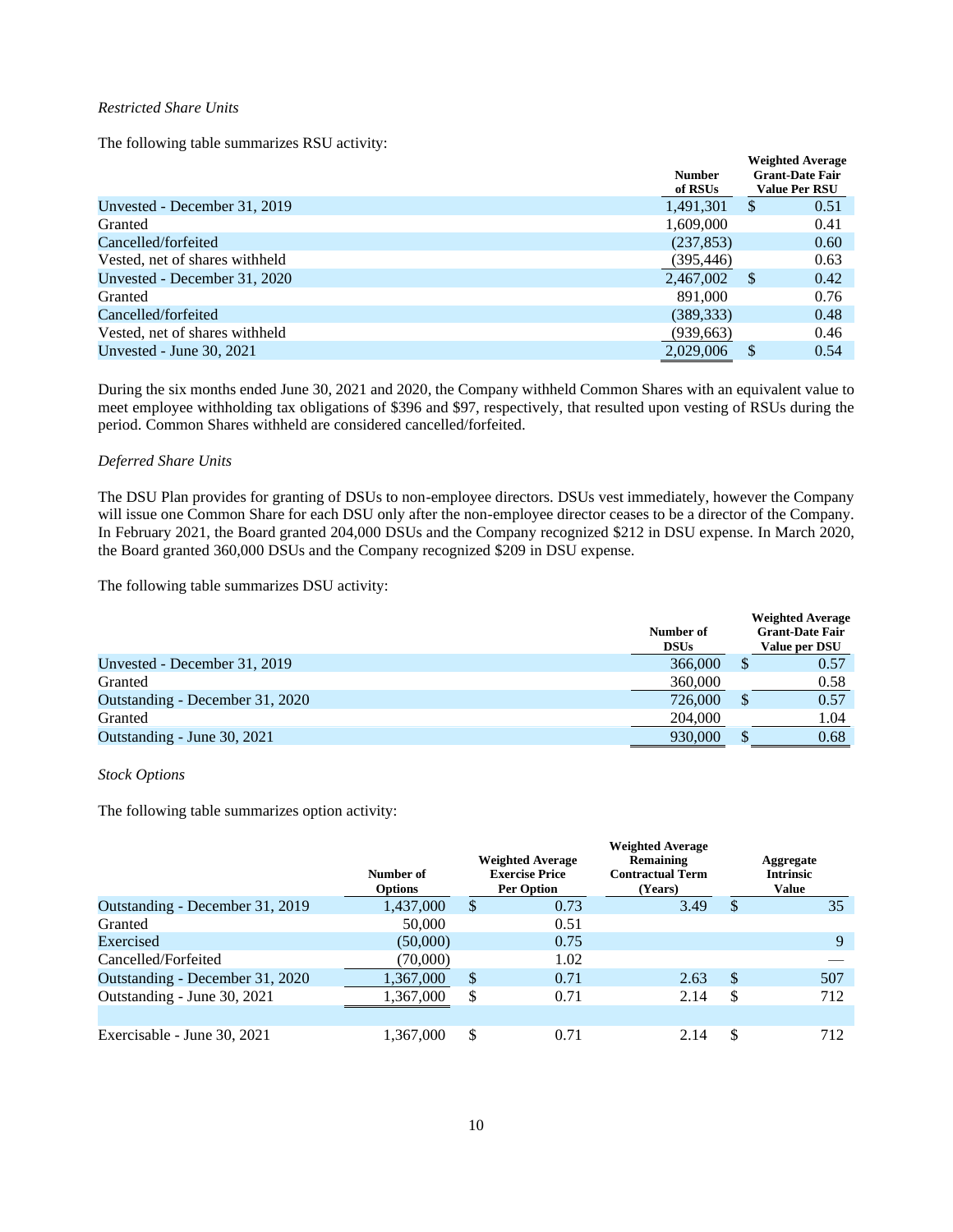The following table summarizes unvested option activity:

|                              | Number of<br><b>Options</b> |    | Weighted<br>Average<br><b>Grant-Date</b><br><b>Fair Value</b><br><b>Per Option</b> | Weighted<br>Average<br>Remaining<br><b>Amortization</b><br>Period<br>(Years) |
|------------------------------|-----------------------------|----|------------------------------------------------------------------------------------|------------------------------------------------------------------------------|
| Unvested - December 31, 2019 | 514,004                     | \$ | 0.40                                                                               | 0.61                                                                         |
| Granted                      | 50,000                      |    | 0.20                                                                               |                                                                              |
| Vested                       | (530,671)                   |    | 0.38                                                                               |                                                                              |
| Unvested - December 31, 2020 | 33,333                      | S  | 0.31                                                                               | 0.25                                                                         |
| Vested                       | (33,333)                    |    | 0.31                                                                               |                                                                              |
| Unvested - June 30, 2021     |                             | S  |                                                                                    |                                                                              |

#### *Phantom Units*

The following table summarizes phantom units activity:

|                              |                      | weighted Average<br>Remaining |
|------------------------------|----------------------|-------------------------------|
|                              | Number of            | <b>Vesting Term</b>           |
|                              | <b>Phantom Units</b> | (Years)                       |
| Unvested - December 31, 2019 | 144,000              | 1.0                           |
| Vested                       | (72,000)             |                               |
| Unvested - December 31, 2020 | 72,000               | 0.5                           |
| Unvested - June $30, 2021$   | 72,000               | 0.1                           |

**Weighted Average**

# **7.** *Provision for Environmental Liability*

Vista maintains a \$240 provision for reclamation costs attributable to certain mining claims previously held by the Company, should no other potentially responsible parties be identified.

# **8.** *Commitments and Contingencies*

Our exploration and development activities are subject to various laws and regulations governing the protection of the environment. These laws and regulations are continually changing and are generally becoming more restrictive. As such, future expenditures that may be required for compliance with these laws and regulations cannot be predicted. We conduct our operations in a manner designed to minimize effects on the environment and believe our operations are in compliance with applicable laws and regulations in all material respects.

In November 2020, we modified our agreement with the Jawoyn Association with respect to Mt Todd. The modified agreement provides the Jawoyn Association with a gross proceeds royalty ("GPR") ranging between 0.125% and 2.0%, depending on prevailing gold prices and foreign exchange rates, instead of its previous right to become a 10% participating joint venture partner in the Mt Todd project. The modified agreement did not affect the previously agreed 1.0% GPR granted to the Jawoyn Association. The combined GPR now ranges from 1.125% to 3.0%.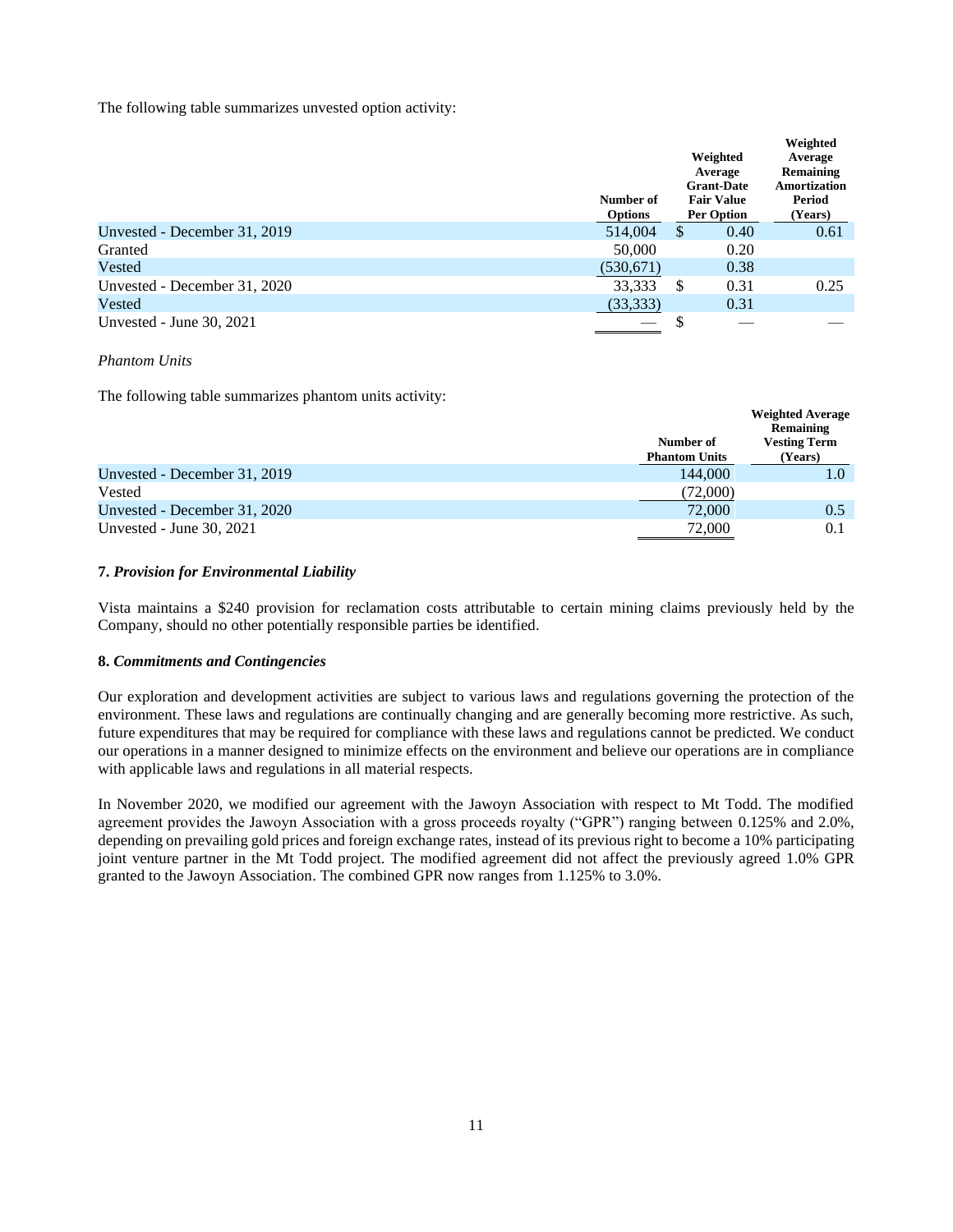# **9.** *Fair Value Accounting*

The following table sets forth the Company's assets measured at fair value by level within the fair value hierarchy.

|                   |              | Fair Value at June 30, 2021     |                |  |
|-------------------|--------------|---------------------------------|----------------|--|
|                   | <b>Total</b> | <b>Level 1</b>                  | Level 3        |  |
| Other investments | 340<br>S     | 340                             | ۰D             |  |
|                   |              | Fair Value at December 31, 2020 |                |  |
|                   | <b>Total</b> | <b>Level 1</b>                  | <b>Level 3</b> |  |
| Other investments | 293<br>J.    | 293                             | D              |  |

At June 30, 2021 and December 31, 2020, our investment in Nusantara Shares was classified as Level 1 of the fair value hierarchy as they are valued at quoted market prices in an active market.

There have been no transfers between levels in 2021, nor have there been any changes in valuation techniques.

# **10.** *Geographic and Segment Information*

The Company has one reportable operating segment. We evaluate, acquire, explore and advance gold exploration and potential development projects, which may lead to gold production or value adding strategic transactions. These activities are currently focused principally in Australia. We reported no revenues during the three and six months ended June 30, 2021 and 2020. Geographic location of mineral properties and plant and equipment is provided in Notes 4 and 5, respectively.

# **11. Subsequent Event**

On July 12, 2021, Vista closed a public offering of 12,272,730 units of the Company (the "Units), at a price of \$1.10 per Unit, for aggregate gross proceeds of approximately \$13,500, prior to deductions for underwriting discounts, commissions and other costs. Each Unit consisted of one Common Share and one-half of one Common Share purchase warrant (each whole warrant, a "Warrant"). Each Warrant is exercisable from the date of issuance for thirty-six months and entitles the holder thereof to purchase one Common Share upon exercise at an exercise price of \$1.25 per Common Share. In addition, the underwriter partially exercised its option to purchase an additional 920,454 Warrants. We also issued 351,282 underwriter warrants to the underwriters in the offering, with terms identical to the Warrants.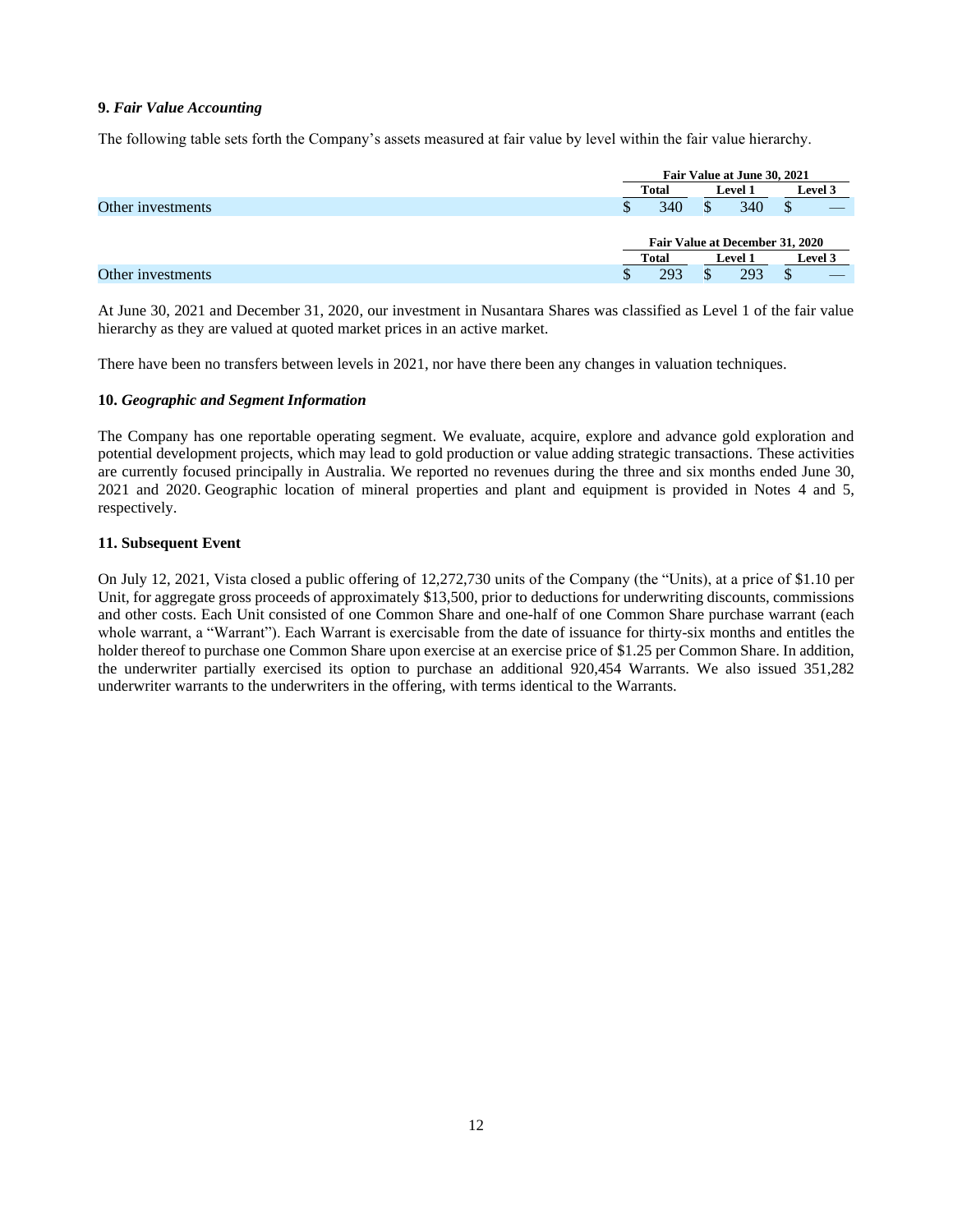# <span id="page-12-0"></span>**ITEM 2. MANAGEMENT'S DISCUSSION AND ANALYSIS OF FINANCIAL CONDITION AND RESULTS OF OPERATIONS.**

*The following discussion and analysis should be read in conjunction with our unaudited condensed consolidated financial statements for the three and six months ended June 30, 2021, and the related notes thereto, which have been prepared in accordance with generally accepted accounting principles in the United States. This discussion and analysis contain forward-looking statements and forward-looking information that involve risks, uncertainties and assumptions. Our actual*  results may differ materially from those anticipated in these forward-looking statements and information as a result of *many factors. See section heading "Note Regarding Forward-Looking Statements" below.*

# *All dollar amounts stated herein are in U.S. dollars in thousands, except per share amounts and currency exchange rates unless specified otherwise.*

#### **Overview**

Vista Gold Corp. and its subsidiaries (collectively, "Vista," the "Company," "we," "our," or "us") operate in the gold mining industry. We focus on evaluation, acquisition, exploration and advancement of gold exploration and potential development projects, which may lead to gold production or value-adding strategic transactions such as earn-in right agreements, option agreements, leases to third parties, joint venture arrangements with other mining companies, or outright sales of assets for cash and/or other consideration. We look for opportunities to improve the value of our gold projects through exploration drilling and/or technical studies focused on optimizing previous engineering work. We do not currently generate cash flows from mining operations.

The Company's flagship asset is its 100% owned Mt Todd gold project ("Mt Todd" or the "Project") in Northern Territory, Australia. With the recent approval of the Mining Management Plan ("MMP"), all major operating and environmental permits for Mt Todd have been received. For additional information on Mt Todd, see the Company's December 31, 2020 Form 10-K, which is available on EDGAR at www.sec.gov, SEDAR at www.sedar.com, or Vista's website at www.vistagold.com. Our website is referenced for informational purposes only and none of its contents are incorporated herein by reference.

We have invested over \$100 million to systematically explore, evaluate, engineer, permit and de-risk Mt Todd since we acquired it in 2006. We believe this work has added substantial value to the Project and positions the Project for near-term development. The technical work to date and approval of all major permits provide a solid basis to engage with prospective development partners. As we pursue a strategic development transaction, we continue to focus on our strategy to further improve the economic potential of the Project and increase shareholder value in a cost-effective manner.

We believe that the involvement of a strategic development partner would offer advantages for development and operation of the Project, while allowing the Company and its shareholders to retain the benefits of financial participation in the Project going forward. We believe that Mt Todd would be a capital-efficient project on a per ounce basis; however, the size of the Project is such that Vista believes it is desirable to avoid the significant equity dilution, higher level of debt exposure, and development risks required to build Mt Todd on a standalone basis.

We expect that a partnering arrangement for Mt Todd would likely result in Vista being the junior partner to a large midtier or major mining company. Our financial objective is to receive a purchase price sufficient to fund most or all of the equity portion of our retained capital requirement and reduce any debt financing requirement. We may require additional external funding to support working capital and other corporate expenditures during construction, but believe this would result in significantly less dilution than would be incurred on a standalone basis. We also expect that a partnering arrangement would reduce development-stage risk to both Vista and the Project as well as provide greater technical and operating expertise and experience. There can be no assurance that we will be successful in securing a development partner on acceptable terms, or at all.

We plan to use proceeds of our recently completed equity financing to advance several near-term programs to add value to Mt Todd and support our partnering goal. These include completing a feasibility study to establish gold reserves under SEC Regulation S-K 1300 ("S-K 1300") and update our 2019 preliminary feasibility study that was completed under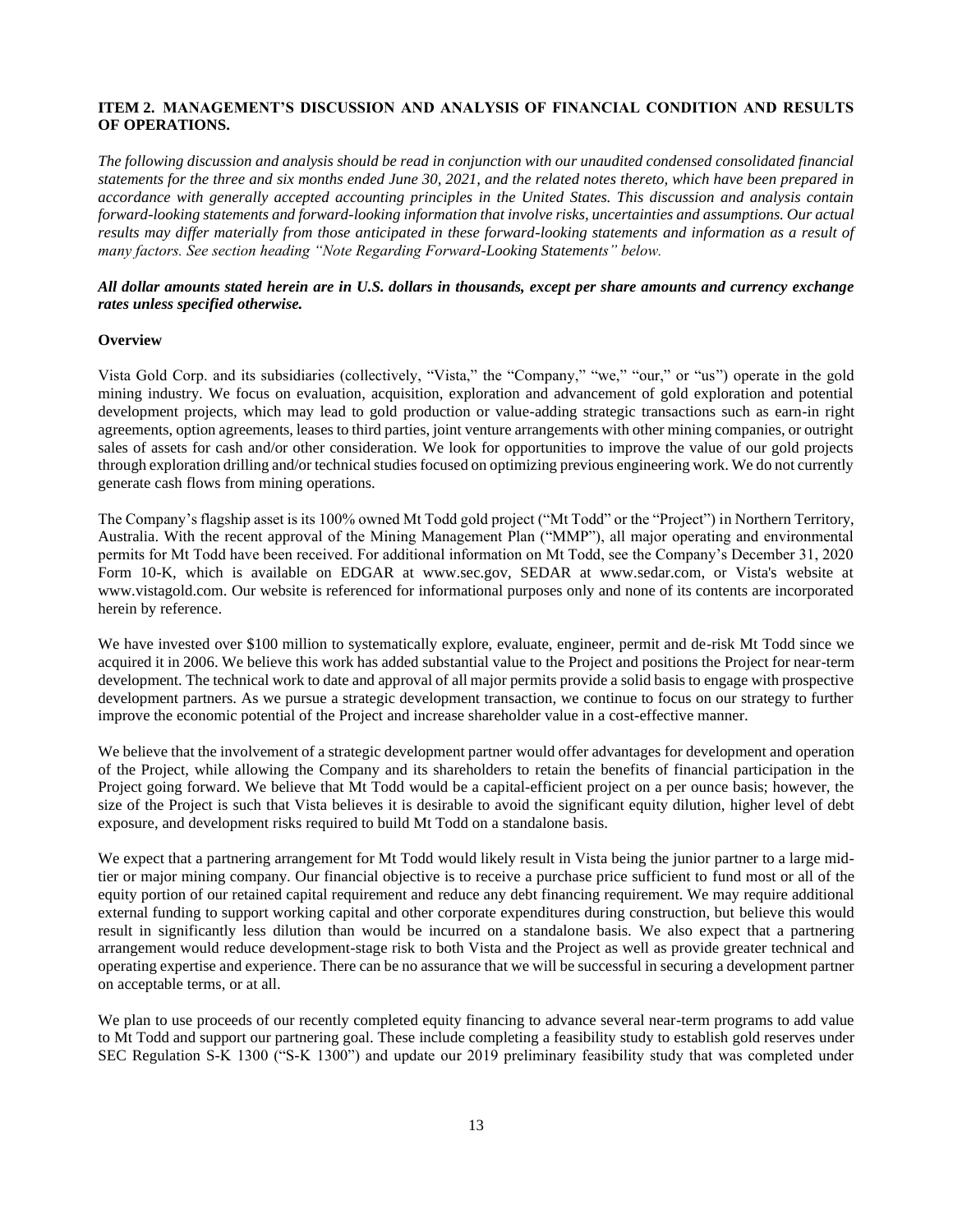Canadian National Instrument 43-101 – Standards of Disclosure for Mineral Projects ("NI 43-101"), and additional exploration focused on demonstrating the potential to add resources in close proximity to the Batman deposit.

Management recently commenced a definitive feasibility study for Mt Todd and expects to complete the report during Q1 2022. The feasibility study is anticipated to include reserve estimates under S-K 1300 based on mine plans developed using a gold price in line with current market conditions. The feasibility study will also include engineering and detailed costing in the few areas that were based on factored estimates in our 2019 preliminary feasibility study. We are exploring several trade-off opportunities (e.g., contract power generation, contract mining and autonomous truck haulage), and we expect to incorporate recommendations from the pre-feasibility study and update minor parts of the Mt Todd mine design to be consistent with the MMP.

To demonstrate the resource growth potential at Mt Todd, we are drilling exploration targets adjacent to the Batman deposit and extending northeast to the Quigleys deposit. Once thought to be distinct targets, we believe that our ongoing drilling program has confirmed a series of parallel structures that may form part of the feeder system that helped create the Batman deposit. Recent results demonstrate vertical and horizontal continuity of mineralization similar to our findings at the Batman deposit and, importantly, show that Vista's model of the controlling structures is reliable in predicting where mineralization is most likely to be encountered. We plan to continue drilling for much of the balance of 2021. Our goal is to demonstrate the regional potential along this portion of the Batman-Driffield Trend and outline areas where future drilling can be undertaken to define additional gold resources.

In addition to the technical advancements of the Project, with the recent approval of the MMP, Vista now has all major operating and environmental permits approved. We have invested significant resources in water treatment and management, environmental, and social programs. We believe this has benefited our relationships with the traditional aboriginal landowners, local communities, and Northern Territory Government, creating a strong social license.

Vista holds several non-core assets, some of which have been monetized to generate working capital to support ongoing operations in a non-dilutive manner. Vista received \$2,100 during the six months ended June 30, 2021 for cancellation of its royalty interests and back-in right in the Guadalupe de los Reyes gold and silver project in Mexico ("Los Reyes") , and no longer holds any interest in this project. In addition, a third party holds an option to pay Vista \$2,500 by not later than January 31, 2022 to cancel the Company's remaining royalty interest in the Awak Mas gold project in Indonesia ("Awak Mas"). Management continues to seek opportunities to monetize other non-core assets, which include mill equipment not in use and listed for sale, a royalty interest on a property located in the United States, and holdings of listed equity securities. Management plans to continue monetizing its remaining non-core assets.

# **COVID-19 Pandemic Update**

The COVID-19 pandemic continues to have a significant impact on human life and health, and on the global economy, financial markets and commodities. The full extent and impact of the COVID-19 pandemic in human and financial terms remains unknown.

Many countries have recently reduced restrictions; however, other countries, including Australia, are experiencing a resurgence of infections. Australia has responded by implementing broader lockdowns in certain areas and extending domestic and international travel restrictions. The duration of Australia's restrictions is unknown, but it is generally accepted that the percentage of fully vaccinated residents will need to increase substantially above the current level of approximately 10% before restrictions may ease.

Vista has been able to continue site-based Mt Todd programs generally uninterrupted throughout the pandemic. This has included Batman pit de-watering, drilling, permitting, community and government affairs, and recurring site maintenance activities. However, Australia's travel restrictions have delayed the Company's process to establish a joint venture arrangement. In particular, mining companies outside Australia have been hindered in their ability to complete site visits and perform other in-country due diligence activities. To a lesser extent, similar issues have existed for Australian-based mining companies at certain times during the pandemic. Also, Australia's Foreign Investment Review Board modified its approval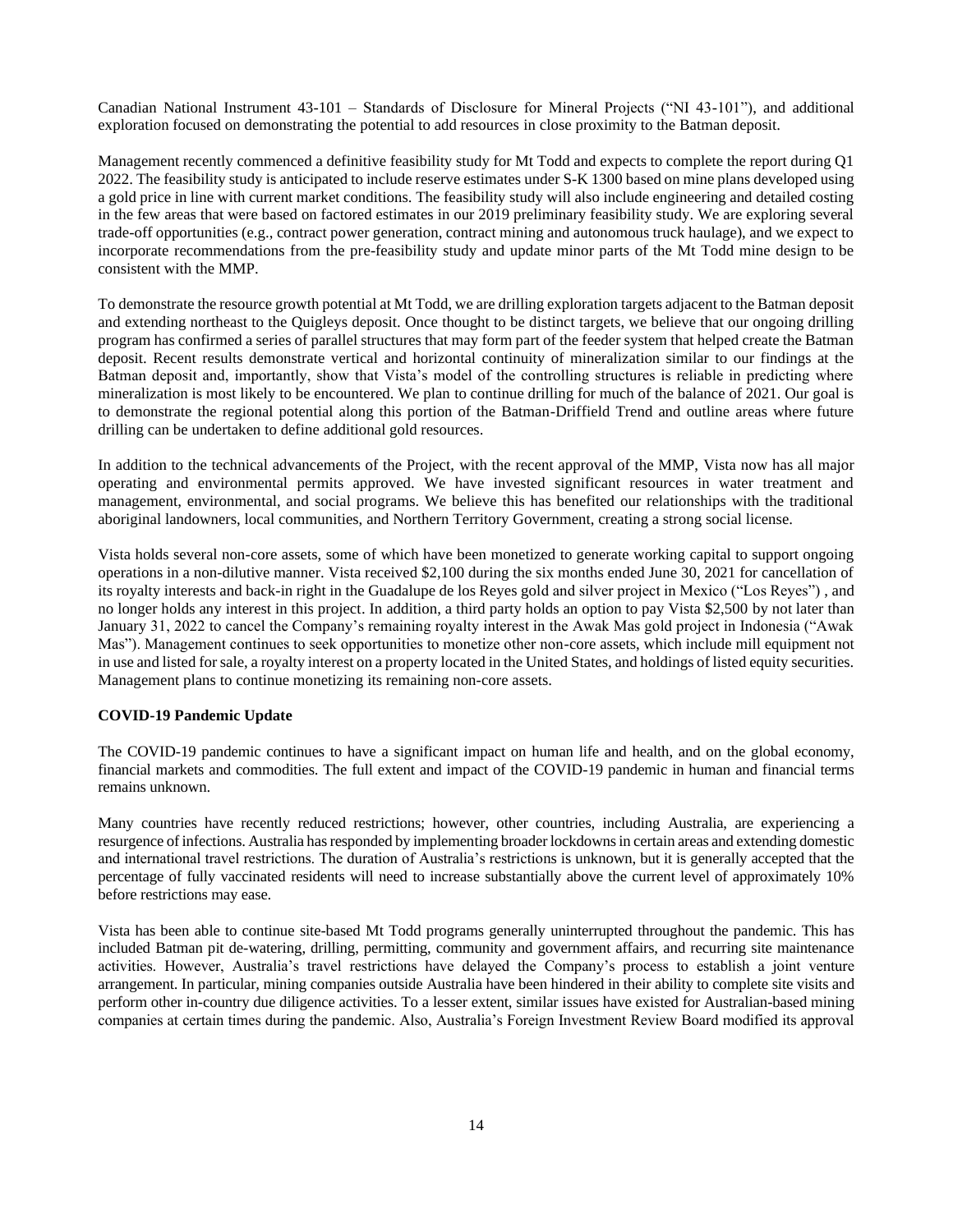standards during the pandemic such that mining companies domiciled in certain Asian jurisdictions have not been eligible and are not likely to be eligible to invest in Australian projects for the foreseeable future.

Vista's response to the COVID-19 pandemic has been to ensure the health and safety of its employees and other stakeholders. This has included personnel working remotely and operating at Mt Todd under a COVID-19 Management and Mitigation Plan. Direct costs to implement and maintain health and safety standards have been minimal. However, management expects these direct costs and other ongoing corporate and Mt Todd costs to continue while certain corporate objectives, including efforts to secure a strategic development partner, are delayed. These conditions and the impact on investors, banking institutions, businesses, the global economy or financial and commodity markets may have a material adverse impact on the Company's financial condition and results of operations. See "Liquidity and capital resources" and "Risk Factors" for additional information.

#### **Results from Operations**

#### *Summary*

Consolidated net income (loss) for the three months ended June 30, 2021 and 2020 was \$(753) and \$1,902 or \$(0.01) and \$0.01 per basic share, respectively. Consolidated net loss for the six months ended June 30, 2021 and 2020 was \$3,852 and \$1,598 or \$0.04 and \$0.02 per basic share, respectively. Net loss for the three and six months ended June 30, 2021 included a gain of \$2,100 for payments to the Company in lieu of royalty and back-in rights on Los Reyes. The same periods in 2020 included a gain of \$2,568 associated with partial cancellation of the Company's royalties on Awak Mas. Other principal components of the period-over-period changes are discussed below.

Cash and short-term investments totaled \$6,262 and working capital was \$5,471 at June 30, 2021. Working capital was reduced by deferred option gains of \$248, which will not require future uses of working capital. See Liquidity and Capital Resources. The Company had no debt as of June 30, 2021.

#### *Operating income and expenses*

#### *Gain on disposition of mineral property interests, net*

In January and June 2021, the Company received a total of \$2,100 for cancellation of its royalty interests and back-in right in Los Reyes. The January 2021 payment was initially recorded as deferred option gain, with the full \$2,100 being recognized as a gain upon receipt of the second payment in June 2021.

In May 2020, the Company received \$2,400 to cancel a 1% net smelter return royalty ("NSR") on the first 1,250,000 gold ounces produced at the Awak Mas project and a 1.25% NSR on the next 1,250,000 gold ounces produced. Including recognition of the associated deferred option gain, the Company recognized a gain of \$2,568 upon receipt of the payment.

#### *Exploration, property evaluation and holding costs*

Exploration, property evaluation and holding costs were \$1,986 and \$960 for the three months ended June 30, 2021 and 2020, respectively; and \$3,737 and \$1,908 for the six months ended June 30, 2021 and 2020, respectively. The increase in 2021 for the comparative three-month periods was primarily attributable to \$730 for Mt Todd exploration drilling, plus additional staffing expenses to support drilling and other activities. The increase during the first six months of 2021 resulted primarily from \$1,127 for drilling programs and support, increased power costs to pump approximately 1.7 gigalitres of water from the Batman pit and a stronger Australian dollar versus the U.S. dollar.

## *Corporate administration*

Corporate administration costs were \$931 and \$877 during the three months ended June 30, 2021 and 2020, respectively; and \$2,246 and \$2,253 during the six months ended June 30, 2021 and 2020, respectively. Administrative expenses continue to be relatively consistent from period to period. Insurance costs were higher due to premium increases; this amount was largely offset by other reductions.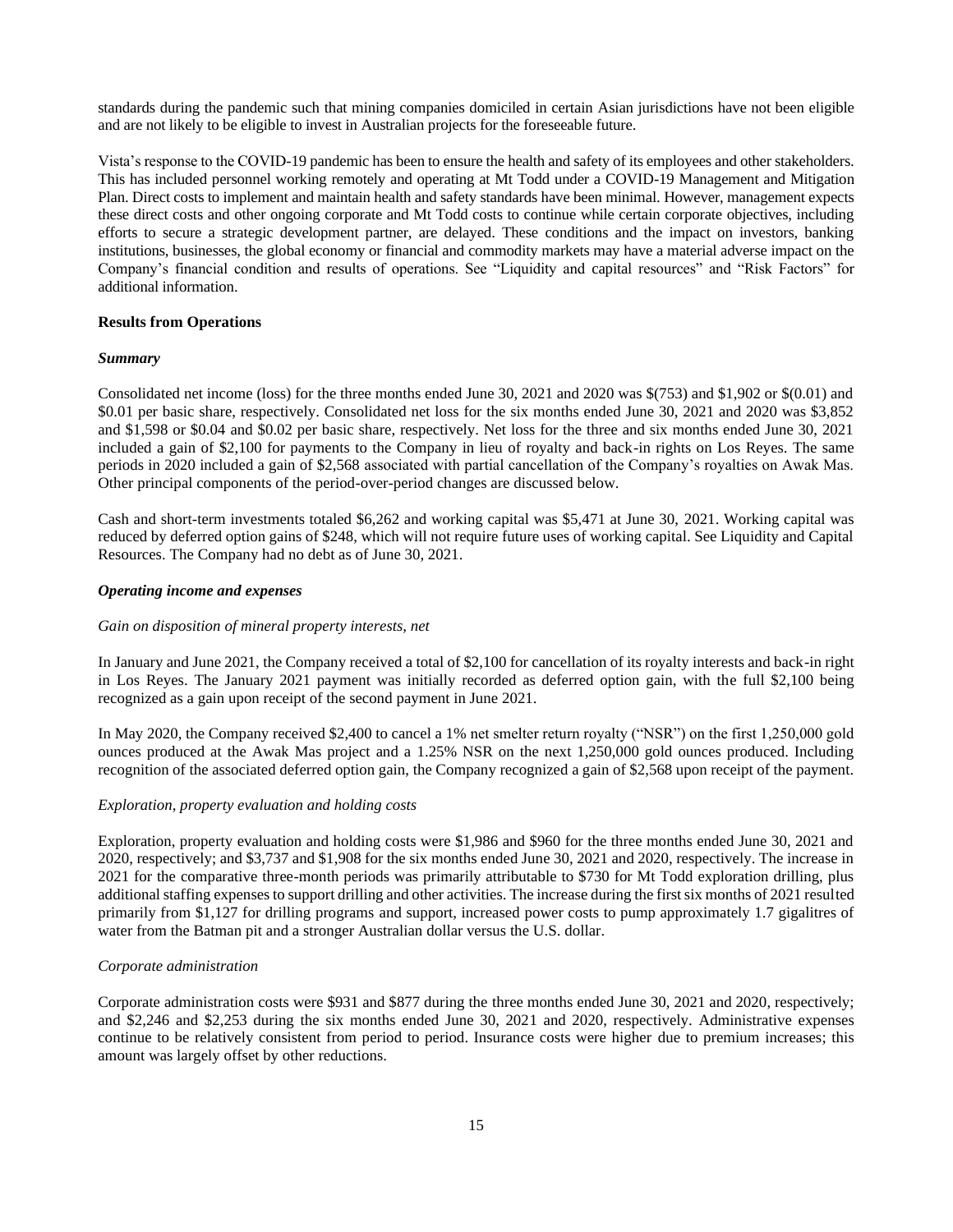#### *Non-operating income and expenses*

#### *Gain/(Loss) on other investments*

Gain/(Loss) on other investments was \$77 and \$1,099 for the three months ended June 30, 2021 and 2020, respectively; and \$47 and \$(30) for the six months ended June 30, 2021 and 2020, respectively. These amounts reflect unrealized gains (losses) from changes in fair value of our Midas Gold shares ("Midas Gold Shares") held during a portion of 2020 and Nusantara Resources Limited shares ("Nusantara Shares"), and realized gains on sales of the Midas Gold Shares. The unrealized gain/(loss) on Midas Gold Shares was \$840 and \$(158) for the three and six months ended June 30, 2020, respectively. The unrealized gain on Nusantara Shares was \$77 and \$47 for the three and six months ended June 30, 2021, respectively. The unrealized gain on Nusantara Shares was \$124 and \$8 for the three and six months ended June 30, 2020, respectively. During the three months ended June 30, 2020, the Company sold 1,572,500 Midas Gold Shares for net proceeds of \$654, at a gain of \$135 based on the most recent measurement period of March 31, 2020. During the six months ended June 30, 2020, the Company sold 2,214,500 Midas Gold Shares for net proceeds of \$954, at a gain of \$120 based on the most recent measurement periods of March 31, 2020 and December 31, 2019.

#### **Financial Position, Liquidity and Capital Resources**

#### *Operating activities*

Net cash used in operating activities was \$4,788 and \$3,266 for the six months ended June 30, 2021 and 2020, respectively. The increase in operating cash outflows generally reflects increased expenditures for exploration, property evaluation and holding costs discussed above, partially offset by net changes in working capital items totaling \$349.

#### *Investing activities*

Net cash provided by investing activities was \$2,622 and \$3,320 for the six months ended June 30, 2021 and 2020, respectively. Sources of cash from investing activities during the six months ended June 30, 2021 were \$2,100 for payments related to Los Reyes, \$180 for payments related to Awak Mas and \$400 upon net dispositions of short-term investments. These sources of cash were offset by \$58 for equipment purchases. Sources of cash from investing activities during the six months ended June 30, 2020 were \$2,400 for a payment related to Los Reyes and \$954 for sales of Midas Gold Shares, partially offset by \$34 for net acquisitions of short-term investments.

## *Financing activities*

During the six months ended June 30, 2021 and 2020, net cash of \$666 and \$747, respectively, was provided by financing activities. Cash from financing activities during the six months ended June 30, 2021 and 2020 included net proceeds of \$1,062 and \$807, respectively, under the ATM Program (defined below), partially offset by payments for employee withholding tax obligations in lieu of issuing common shares of the Company ("Common Shares").

Subsequently, on July 12, 2021, Vista closed a public offering of 12,272,730 units of the Company ("Units"), at a price of \$1.10 per Unit, for aggregate gross proceeds of approximately \$13,500, prior to deductions for underwriting discounts, commissions and other costs. Each Unit consisted of one Common Share and one-half of one Common Share purchase warrant (each whole warrant, a "Warrant"). Each Warrant is exercisable from the date of for thirty-six months and entitles the holder thereof to purchase one Common Share upon exercise at an exercise price of \$1.25 per Common Share. In addition, the underwriter partially exercised its option to purchase an additional 920,454 Warrants. We also issued 351,282 underwriter warrants to the underwriters in the offering, with terms identical to the Warrants.

## *Liquidity and capital resources*

Cash and cash equivalents totaled \$6,262 at June 30, 2021 compared to \$7,762 at December 31, 2020. The net decline of \$1,500 for the six months ended June 30, 2021 reflects expenditures of \$5,242 offset by cash inflows of \$3,742.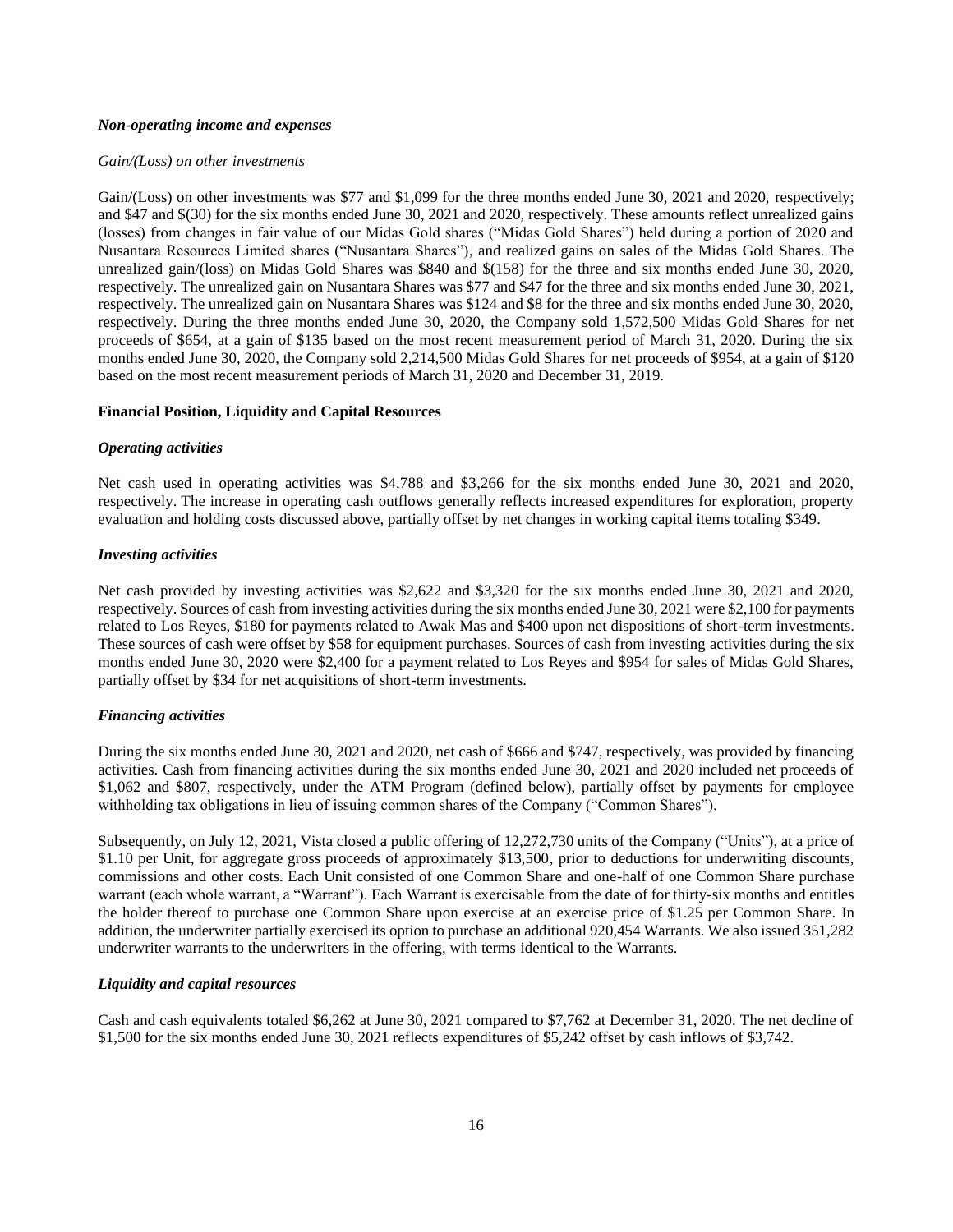In addition to cash and cash equivalents at June 30, 2021, the Company received aggregate gross proceeds of approximately \$13,500, prior to deductions for underwriting discounts, commissions and other costs from its recent public offering. The Company intends to allocate the proceeds to advance programs at Mt Todd by further refining technical aspects of the project, enhancing economic returns, and supporting the Company's objective of securing a development partner. We expect these programs to include additional drilling, work necessary to complete a feasibility study for Mt Todd, related engineering/design work and other technical studies. See Projects Update, below, for additional details. Remaining proceeds will be used for working capital requirements and/or for other general corporate purposes, which include ongoing regulatory, legal and accounting expenses, management and administrative expenses, and other corporate initiatives.

As a secondary measure of liquidity, the Company had working capital of \$5,471 and \$8,281 at June 30, 2021 and December 31, 2020, respectively. These amounts were net of deferred option gains of \$248 and \$68, respectively, related to the Los Reyes and Awak Mas transactions. The deferred option gains will ultimately be recognized as income and not require any use of current assets. Consequently, the components of working capital affecting Vista's liquidity and capital resources included:

|                                                    | At June 30, 2021 | <b>At December 31, 2020</b> |
|----------------------------------------------------|------------------|-----------------------------|
| <b>Current Assets</b>                              |                  | 9.407                       |
| Offset by accounts payable and accrued liabilities | (1.424)          | (1,058)                     |

Vista's response to the COVID-19 pandemic has been to ensure the health and safety of its employees and other stakeholders. Direct costs to implement and maintain health and safety standards have been minimal. However, management expects these direct costs and other ongoing corporate and Mt Todd costs to continue while certain corporate objectives, including efforts to secure a strategic development partner, are delayed. To date, Vista has been able to sustain sufficient working capital by monetizing non-core assets, limited use of the ATM Program (discussed below), and the July 2021 public offering. However, the duration of global travel restrictions and the pace and extent of economic recovery could affect the Company's ability to raise additional working capital on reasonable terms, or at all. These conditions and the impact on investors, banking institutions, businesses, the global economy or financial and commodity markets may have a material adverse impact on the Company's financial condition and results of operations.

The most significant discretionary programs in process and being planned for the balance of 2021 include additional exploration drilling and work to complete a Mt Todd feasibility study. The Company estimates additional drilling and feasibility study costs will be approximately \$1,500 and \$3,500, respectively, with both programs planned for completion during Q1 2022.

Giving consideration to conditions associated with the pandemic and the Company's ongoing initiatives, we believe our existing working capital at June 30, 2021, together with the net proceeds of the July 2021 public offering and other potential future sources of non-dilutive financing, will be sufficient to fully fund our currently planned corporate expenses and Project holding costs, which we expect to be generally consistent with 2020 to date, for at least 12 months.

Our financial objective for a joint venture is to receive a purchase price sufficient to fund most or all of the equity portion of our retained capital requirement and allow us to moderate the debt financing requirement. We may require additional external funding to support working capital and other corporate expenditures during construction, but believe this would result in significantly less dilution than would be incurred on a standalone basis. We also expect that a partnering arrangement would reduce development-stage risk to both Vista and the Project as well as provide greater technical and operating expertise and experience. There can be no assurance that we will be successful in securing a development partner on acceptable terms, or at all.

For ongoing working capital requirements, the Company continues to focus on monetizing non-dilutive sources of funding. Vista may realize up to \$2,500 if a third party elects to cancel Vista's royalty interests in Awak Mas by the end of January 2022. The Company also owns another royalty interest in the U.S., various publicly-listed equity securities, and used mill equipment that is being marketed by a third-party mining equipment dealer.

During 2020 and the six months ended June 30, 2021, the Company used an at-the-market offering agreement (the "ATM Agreement") with H. C. Wainwright & Co., LLC ("Wainwright") to provide additional balance sheet flexibility at a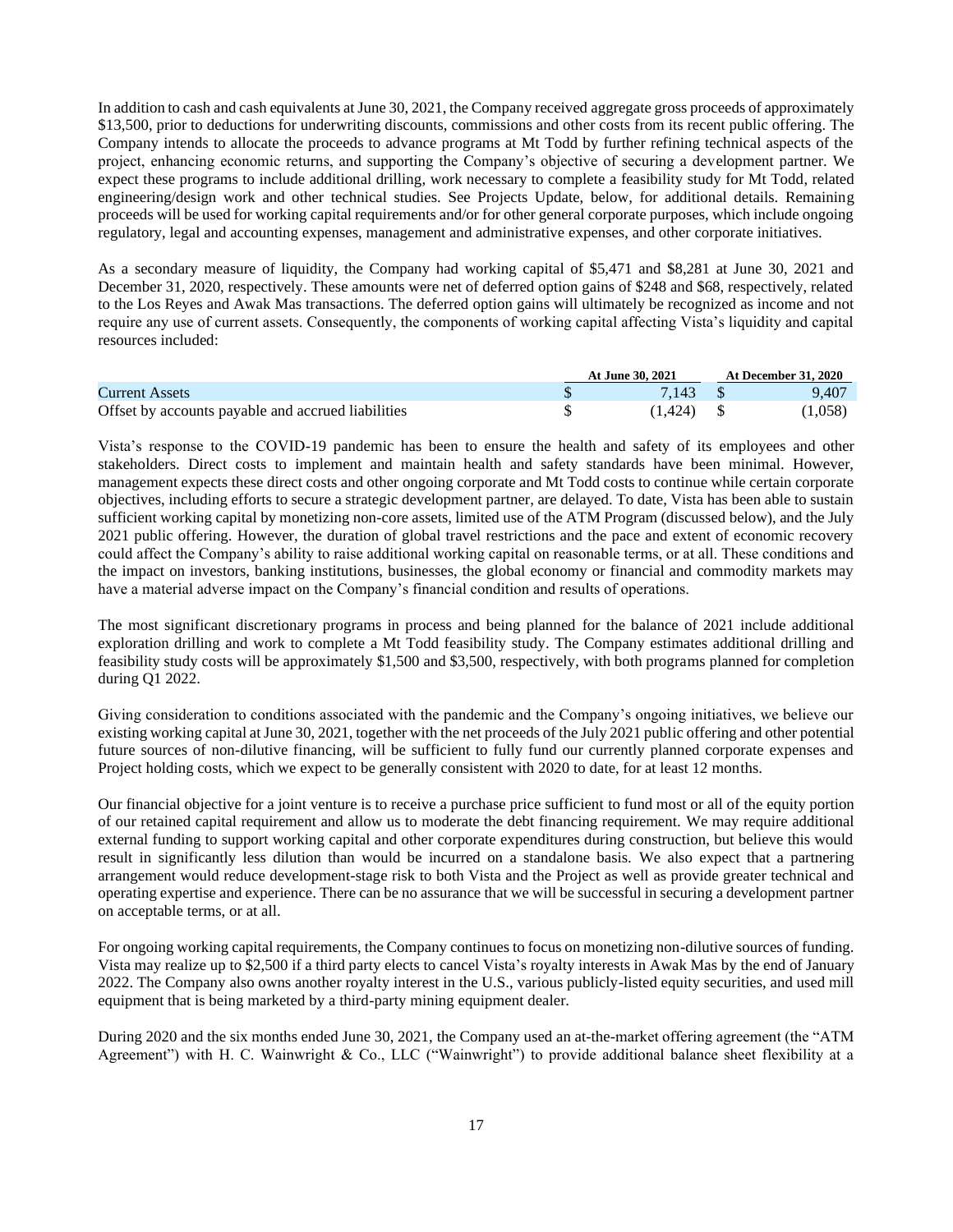potentially lower cost than other means of equity issuances. Under the ATM Agreement the Company has had the right, but was not obligated, to issue and sell Common Shares through Wainwright for aggregate sales proceeds of up to \$10,000 (the "ATM Program"). The ATM Agreement was amended in June 2020 to remain in force until terminated by either party.

During the six months ended June 30, 2021 the Company sold 798,270 Common Shares under the ATM Program for net proceeds of \$871. Through June 30, 2021, aggregate net proceeds totaled \$2,830. Offers or sales of Common Shares under the ATM Program will be made only in the United States in an "at the market offering" as defined in Rule 415 under the United States Securities Act of 1933, as amended, subject to an effective registration statement under the U.S. Securities Act of 1933, as amended, and no offers or sales of Common Shares under the ATM Agreement will be made in Canada. The Common Shares will be distributed at market prices prevailing at the time of sale. In July 2021, the ATM Program was suspended but can still be utilized by Vista following filing and effectiveness of a new registration statement with the Securities and Exchange Commission, which management expects to do in due course. However, in view of the recently completed public offering, the Company has no immediate plans to use the ATM Program.

Vista's long-term viability depends upon our ability to maintain a low expenditure profile, realize value from non-dilutive assets, and, when necessary, issue additional equity or find other means of financing to secure sufficient funding. Our objective is to maintain adequate liquidity and seek to preserve and enhance the value of our core assets in order to assure positive equity returns to our shareholders. The underlying value and recoverability of the amounts shown as mineral properties and plant and equipment in our Condensed Consolidated Balance Sheets are dependent on our ability to attract sufficient capital resources to execute our strategy and the ultimate success of our programs to enhance value, most importantly at Mt Todd.

#### **Fair Value Accounting**

The following table sets forth the Company's assets measured at fair value by level within the fair value hierarchy.

|                   |              | Fair Value at June 30, 2021 |                                 |         |
|-------------------|--------------|-----------------------------|---------------------------------|---------|
|                   | <b>Total</b> |                             | <b>Level 1</b>                  | Level 3 |
| Other investments | Φ            | 340                         | 340<br>$\triangle$              |         |
|                   |              |                             |                                 |         |
|                   |              |                             | Fair Value at December 31, 2020 |         |
|                   | Total        |                             | <b>Level 1</b>                  | Level 3 |
| Other investments |              | 293                         | 293                             |         |

At June 30, 2021 and December 31, 2020, our investment in Nusantara Shares was classified as Level 1 of the fair value hierarchy as they are valued at quoted market prices in an active market.

There have been no transfers between levels in 2021, nor have there been any changes in valuation techniques.

#### **Off-Balance Sheet Arrangements**

We have no off-balance sheet arrangements.

#### **Contractual Obligations**

We have no material contractual obligations as of June 30, 2021.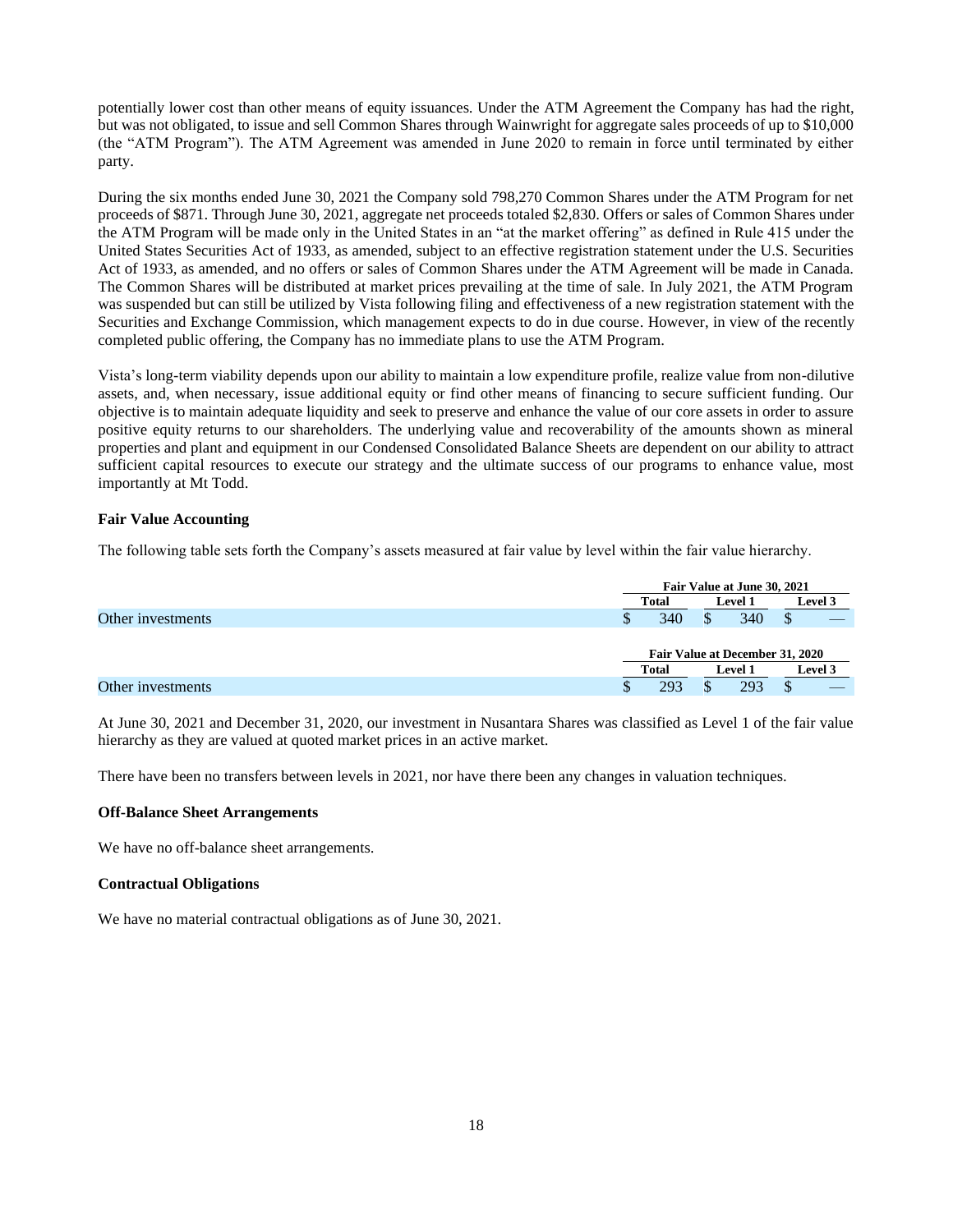# **Projects Update**

# *Mt Todd Gold Project, Northern Territory, Australia*

# *Recent Developments*

Vista acquired Mt Todd in 2006. Since that time, we have invested over \$100 million to systematically explore, evaluate, engineer, permit and de-risk the Project. To date, technical reports, mineral resources and reserves estimates, and other property-related disclosures have been reported under NI 43-101. As discussed below under "Property Disclosure Standards", we are working on a feasibility study to establish mineral resources and reserves estimates under S-K 1300 standards for reporting purposes in the United States and to meet the standards of a feasibility study under NI 43-101 for Canadian purposes.

During the most recent quarter ended June 30, 2021, we continued to de-risk Mt Todd and undertake activities to increase shareholder value in a cost-effective manner. We believe Mt Todd's attributes provide a solid basis to engage with prospective development partners. Key considerations in any potential partnership transaction include value creation by recognizing the intrinsic value of Mt Todd and minimizing future dilution. While the pandemic and associated travel restrictions have prevented entry into Australia and slowed our partnering process, we continue to work toward this objective and concurrently advance programs that we believe add to our prospects for success.

The MMP for Mt Todd was approved by the Northern Territory Department of Industry, Tourism and Trade in June 2021. The MMP (similar to a mine operating permit in North America) was the final major authorization required for the development of the Mt Todd mine. Receipt of this approval marked the achievement of a significant de-risking milestone that was the focus of the Company for three years. This approval, combined with the previously-approved major environmental permits, recognizes the quality and advanced stage of engineering and project planning.

Shortly after the approval of the MMP, Vista also received approvals of the Aboriginal Areas Protection Authority ("AAPA") Certificate and a Surface Water Extraction License. An AAPA Certificate is required as a legal means to identify and protect sacred sites. The water extraction license provides Vista with the right to harvest 3.4 gigalitres of surface run-off each year to facilitate processing and mining activities associated with Mt Todd and is expected to adequately supply all of the Project's water requirements as presently designed.

Vista continued its exploration drilling at Mt Todd during the quarter ended June 30, 2021. The drilling program has focused on the potential for resource growth with future drilling through moderate to deep drilling along strike from the Batman deposit approximately 1.9 Km north to the Golf-Tollis/Penguin targets. To date, Vista has completed 16 of 18 planned holes (5,466 of the planned 6,000 meters). Each of the holes completed has intersected mineralization consistent with our geologic model. The most recent drill hole (VB21-011) intersected mineralization that is both thicker and of higher grade than observed in previous drill holes in the current program. VB21-011 was drilled under VB21-007 and along strike north of VB21-002 and VB21-005. The results of these holes demonstrate both horizontal and vertical continuity of the targeted structure.

Figure 1 provides an aerial view of the drill locations for the 16 holes completed to date and the two remaining holes in the current program. The image is looking south, with the Batman pit located in the upper-right corner of the image. VB21- 12 is in-progress and is being co-funded by the Northern Territory's Geophysics and Drilling Collaborations ("GDC") program. The GDC program is funded by the Resourcing the Territory initiative and aims to increase the intensity of exploration drilling and geophysics in under-explored areas of the Northern Territory. Vista was one of 15 companies receiving an award under the current round of GDC funding.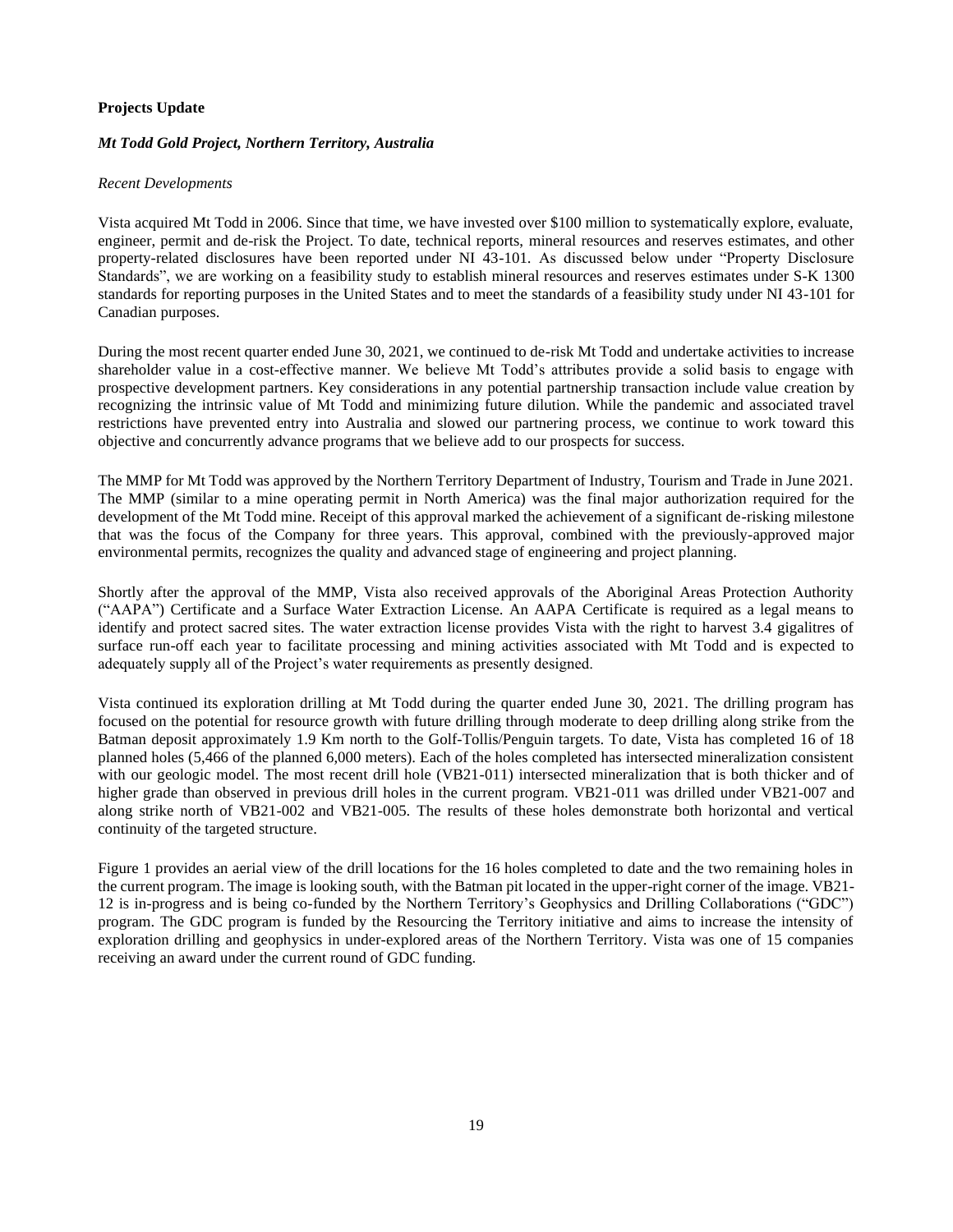# **Figure 1 – 2021 Drill Hole Locations**



Looking south over the area drilled to date, with the Batman pit in the upper-right corner.

Given the success of the current drill program, Vista is planning additional holes for a third phase of drilling. Among the preliminary objectives of the next phase will be to test the lateral connectivity of the parallel north-south and cross cutting structures.

# *Property Disclosure Standards*

In 2018, the SEC adopted S-K 1300 to modernize the property disclosure requirements for mining registrants, and related guidance, as were set forth in Item 102 of Regulation S-K under the Securities Act of 1933, the Securities Exchange Act of 1934, and in Industry Guide 7. The amendments are intended to align the SEC's disclosure requirements and policies for mining properties more closely with current industry and global regulatory practices and standards, as embodied by the Committee for Reserves International Reporting Standards.

Property disclosures of the Company must comply with S-K 1300 for fiscal years beginning on or after January 1, 2021. A technical report for Mt Todd, referred to as a Technical Report Summary ("TRS"), must comply with S-K 1300 and be filed with the SEC not later than the date the Company files its Form 10-K for the year ending December 31, 2021, which will contain mining property disclosure for Mt Todd in accordance with S-K 1300. While similar to a technical report prepared under NI 43-101, the TRS may not meet NI 43-101 requirements and may require us to file a separate NI 43-101 report for Canadian purposes. There can be no assurances that the findings and conclusions of such reports will be the same due to differences in the reporting requirements; however, we do expect that the reports will be materially similar.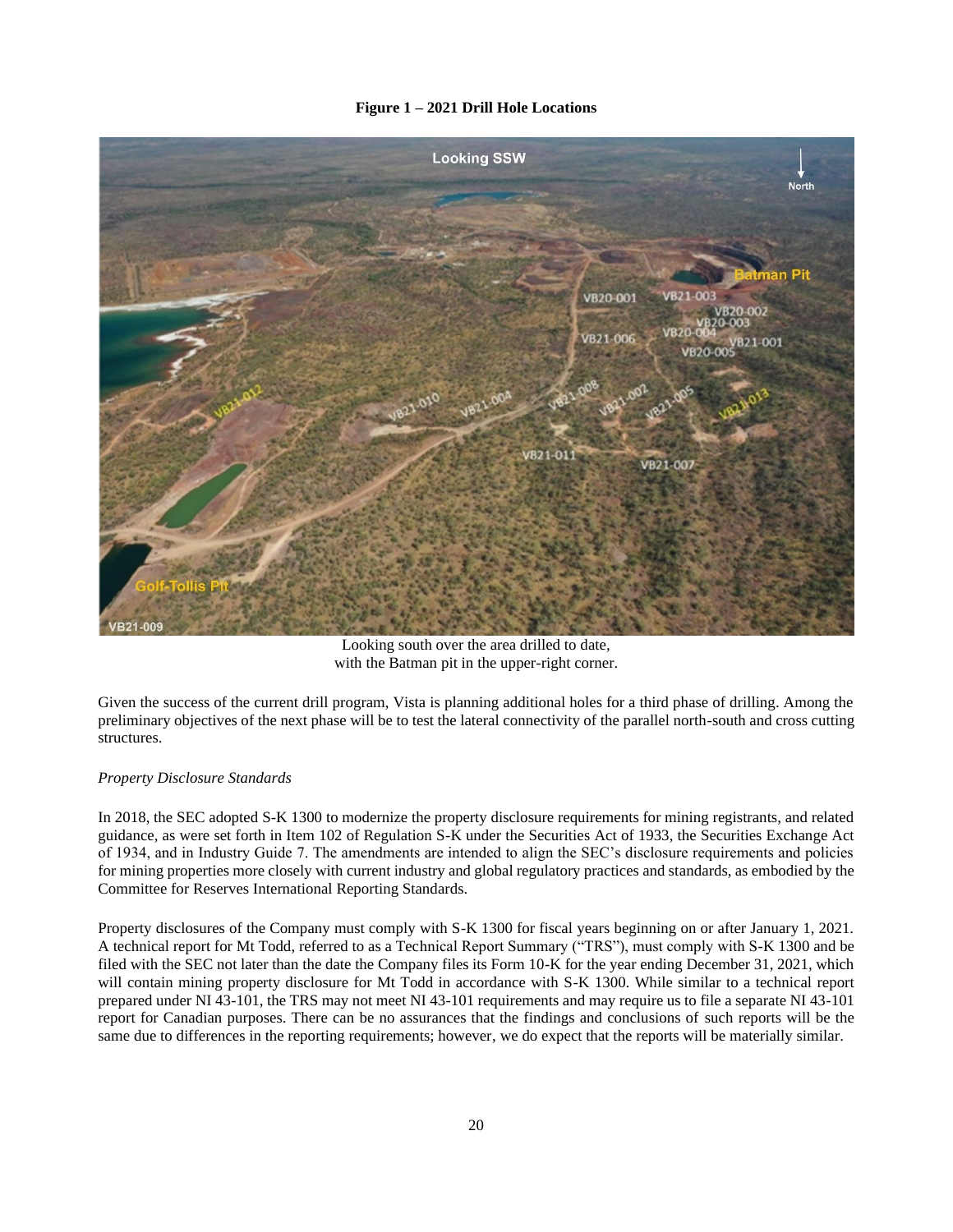The proceeds from the Company's July 2021 equity offering will be used, in part, to complete a feasibility study for Mt Todd that is intended to comply with the respective disclosure requirements of S-K 1300 and NI 43-101. Until such time as a TRS is completed, Mt Todd is without known mineral resources or mineral reserves under SEC Regulation S-K 1300 and the property is deemed to be in the exploration stage.

# *Los Reyes, Sinaloa*

In July 2020, the Company sold Los Reyes to Prime Mining. In addition to consideration received by Vista for the sale of Los Reyes, Prime Mining was required to make additional payments to Vista of \$2,100 in lieu of Vista being granted certain royalty and back-in rights. Prime Mining paid \$1,100 in January 2021 and \$1,000 in June 2021, fulfilling its obligations under the agreement. Vista has no remaining right to be granted the royalties and back-in rights and no remaining interest in the project.

# *Awak Mas, Indonesia*

Vista holds an NSR on Awak Mas. During 2019, Vista and the holder of Awak Mas amended the original royalty agreement to allow the holder or a nominated party to make a \$2,400 payment to Vista by April 30, 2020 to cancel a 1% NSR on the first 1,250,000 ounces produced at Awak Mas and a 1.25% NSR on the next 1,250,000 ounces produced. On May 5, 2020, the Company received \$2,400 to cancel the related 1% NSR and 1.25% NSR. Thereafter, the holder of Awak Mas or a nominated party had the right to cancel the remaining 1% NSR and 1.25% NSR for an additional payment of \$2,500 by April 30, 2021. Vista and the holder of Awak Mas subsequently agreed to extend the payment date for the remaining \$2,500 to not later than January 31, 2022 upon payment of certain extension fees by the holder or a nominated party. If the holder or a nominated party does not make this final payment by not later than January 31, 2022, Vista will retain the remaining royalty interests.

# **Certain U.S. Federal Income Tax Considerations**

Vista has been a "passive foreign investment company" ("PFIC") as defined under Section 1297 of the U.S. Internal Revenue Code of 1986, as amended, in recent years and expects to continue to be a PFIC in the future. Current and prospective United States shareholders should consult their tax advisors as to the tax consequences of PFIC classification and the U.S. federal tax treatment of PFICs. Additional information on this matter is included in Vista's Annual Report on Form 10-K for the year ended December 31, 2020, under "Part II. Item 5. Market for Registrant's Common Equity, Related Stockholder Matters and Issuer Purchases of Equity Securities — Certain United States Federal Income Tax Considerations for U.S. Residents."

# **Note Regarding Forward-Looking Statements**

This quarterly report on Form 10-Q contains "forward-looking statements" within the meaning of the *Private Securities Litigation Reform Act of 1995* and forward-looking information under Canadian securities laws that are intended to be covered by the safe harbor created by such legislation. All statements, other than statements of historical facts, included in this quarterly report on Form 10-Q, our other filings with the Securities and Exchange Commission and Canadian securities commissions and in press releases and public statements by our officers or representatives that address activities, events or developments that we expect or anticipate will or may occur in the future are forward-looking statements and forwardlooking information, including, but not limited to, such things as those listed below.

# **Operations**

- Our belief that our focus on evaluation, acquisition, exploration and advancement of gold exploration and potential development projects may lead to gold production or value-adding strategic transactions;
- our belief that our efforts in water treatment and management, environmental and social programs have created a strong social license with the traditional aboriginal landowners, local communities, and Northern Territory Government with respect to the Project;
- our work has added substantial value to the Project and positions the Project for near-term development;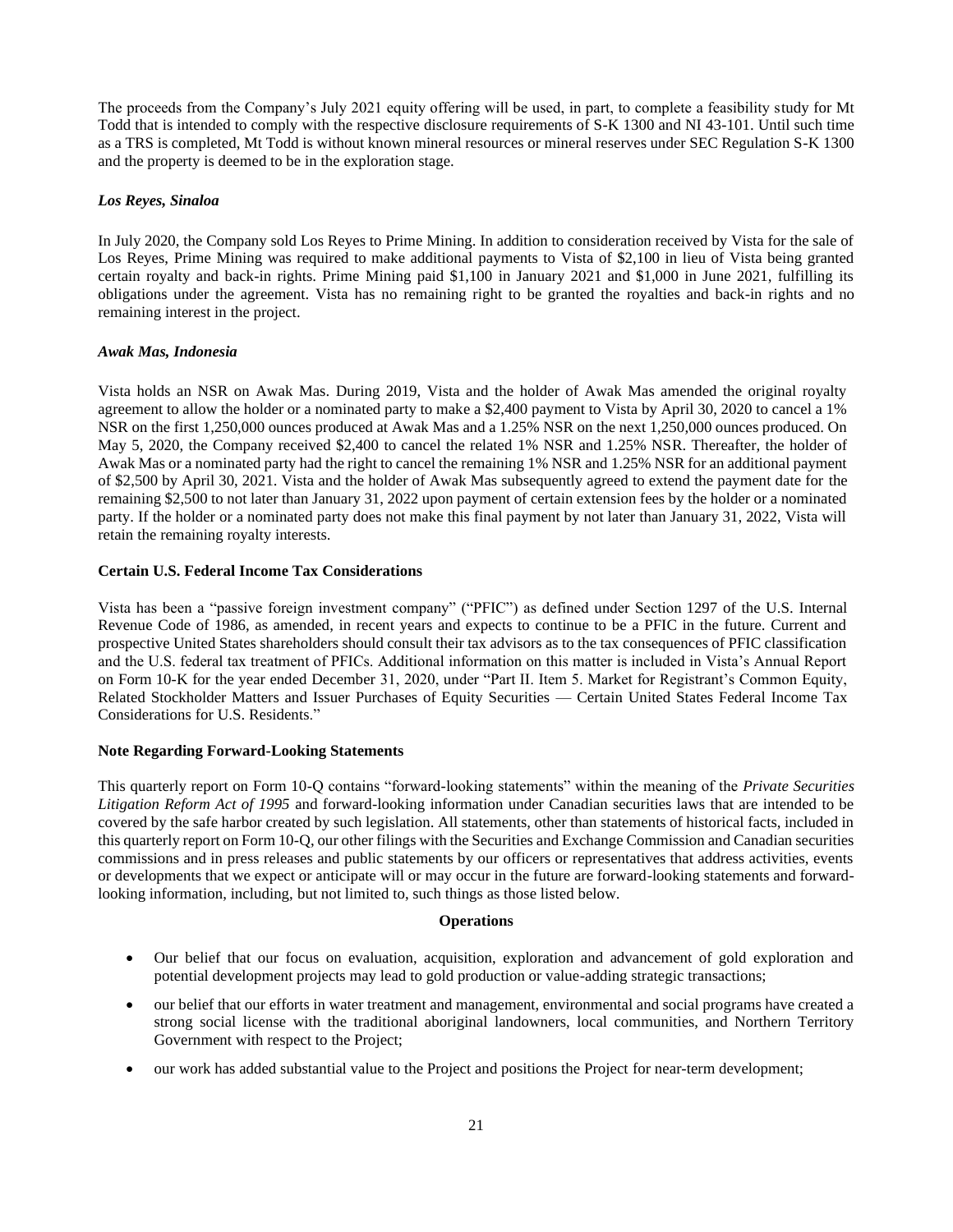- estimates of future operating and financial performance;
- our belief that recent drilling demonstrates vertical and horizontal continuity of mineralization;
- our expectation that programs to advance Mt Todd include additional drilling, work necessary to complete a feasibility study for Mt Todd and related technical engineering/design work, and other technical studies
- our belief that our existing working capital at June 30, 2021, together with other potential future sources of nondilutive financing, will be sufficient to fully fund our currently planned corporate expenses and Project holding costs for at least 12 months;
- our belief that Vista's long-term viability depends upon our ability to maintain a low expenditure profile, realize value from non-dilutive assets, and, when necessary, issue additional equity or find other means of financing to secure sufficient funding;
- our belief that the involvement of a strategic development partner for Mt Todd would offer advantages for development and operation of the Project, while allowing the Company and its shareholders to retain the benefits of financial participation in the Project going forward;
- our belief that Mt Todd would be a capital-efficient project on a per ounce basis;
- our belief that it is desirable to avoid the significant equity dilution, higher level of debt exposure, and development risks required to build Mt Todd on a standalone basis;
- our expectation that a partnering arrangement for Mt Todd will likely result in Vista being the junior partner to a large mid-tier or major mining company and would reduce development-stage risk to both Vista and the Project as well as provide greater technical and operating expertise and experience;
- our objective to receive a purchase price for Mt Todd sufficient to fund most or all of the equity portion of our retained capital requirement and allow us to moderate the debt financing requirement;
- our expectation that securing a development partner is expected to result in significantly less dilution to shareholders than would be incurred on a standalone basis;
- our expectation that a feasibility study for Mt Todd will be completed during Q1 2022 and that the study will include reserve estimates under S-K 1300 based on mine plans developed using a gold price in line with current market conditions;
- our intentions to include engineering and detailed costing in the few areas that were based on factored estimates in our 2019 preliminary feasibility study in the feasibility study, as well as incorporating recommendations from the pre-feasibility study and update minor parts of the Mt Todd mine design to be consistent with the MMP;
- our belief that the Company has identified structures that form part of the feeder system that helped create the Batman deposit and our belief that the Company's model of the controlling structures is reliable in predicting where mineralization is most likely to be encountered;
- our plan to continue drilling for much of the balance of 2021, including to demonstrate the regional potential along the Batman-Driffield Trend and outline areas where future drilling can be undertaken to define additional gold resources;
- our intention to allocate the net proceeds from the July 2021 public offering to further refining technical aspects of the Project, enhancing economic returns, and supporting the Company's objective of securing a development partner;

#### **Business and Industry**

• our belief that our existing working capital, together with potential future sources of non-dilutive financing will be sufficient to fully fund our currently planned corporate expenses and project holding costs, which we expect to be generally consistent with 2020, and discretionary programs for more than 12 months;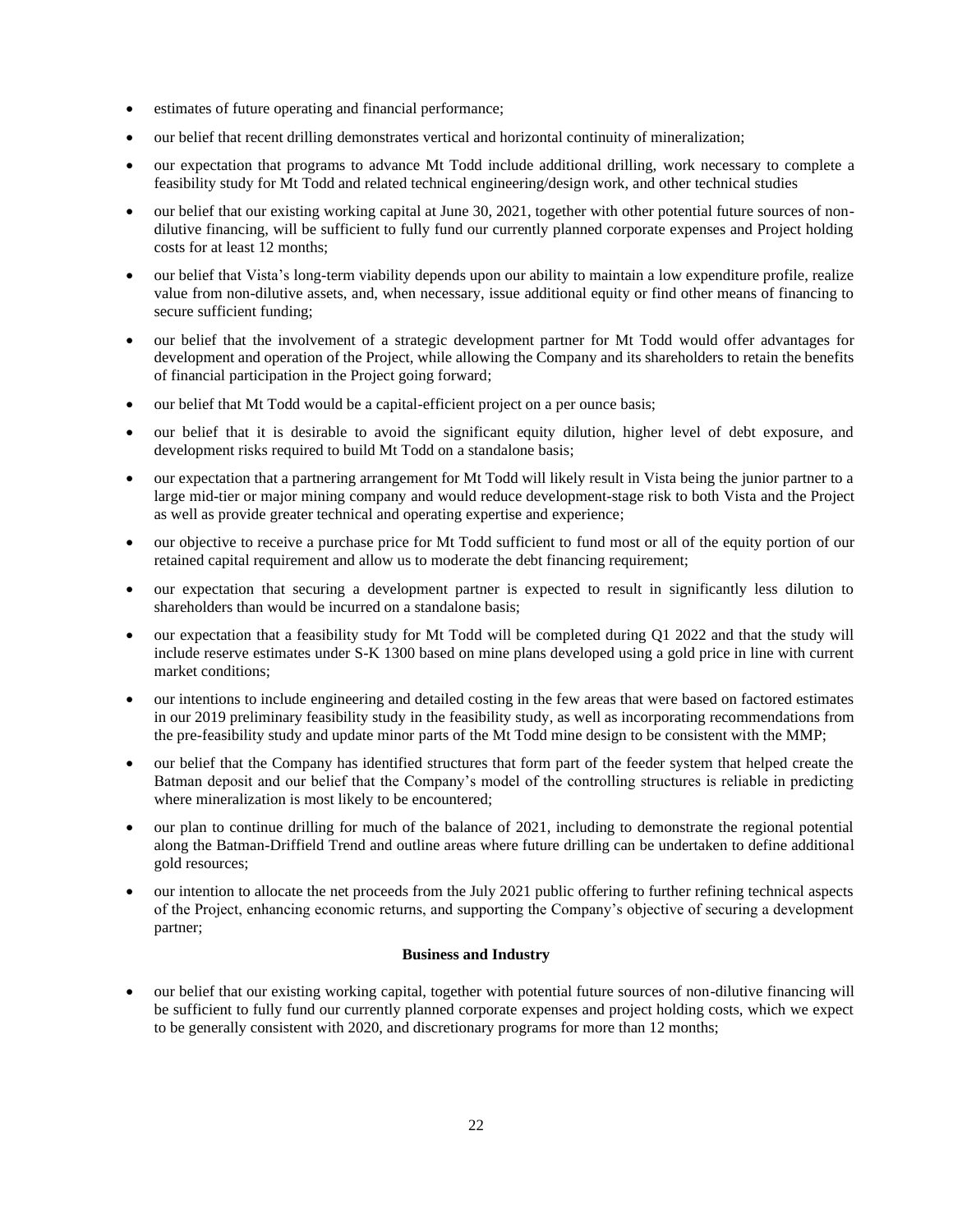- our belief that the ATM Program will provide additional balance sheet flexibility at a potentially lower cost than other means of equity issuances;
- our plan to file and seek effectiveness of a new registration statement with the Securities and Exchange Commission in due course;
- our belief that the Company has no immediate plans to use the ATM Program;
- the potential monetization of our non-core assets, including our mill equipment which is for sale, certain royalty interests, and holdings of listed equity securities;
- our belief that we are in compliance in all material respects with applicable laws and regulations;
- our expectation that we will continue to be a PFIC for U.S. Federal tax purposes;
- the potential that we may grant options and/or other stock-based awards to our directors, officers, employees and consultants;
- our expectation that we will receive any future payments for cancellation of the remaining net smelter return royalties on the Awak Mas project in Indonesia;
- the potential that future expenditures may be required for compliance with various laws and regulations governing the protection of the environment;
- our expectation that due to COVID-19 we may incur ongoing costs while certain corporate objectives, including efforts to seek a strategic development partner, are extended, which may ultimately have a material adverse impact on the Company's financial condition and results of operations;
- our belief that the duration of global travel restrictions and the pace and extent of economic recovery could affect the Company's ability to raise additional working capital on reasonable terms, or at all, and are likely to continue to extend the time required to accomplish strategic initiatives;
- our belief that extended delays related to COVID-19 will affect Vista's liquidity and capital resources and may ultimately have a material adverse effect on Vista's short-term and long-term financial position and results of operations; and
- our belief that the percentage of fully COVID -19 vaccinated residents will need to increase substantially above the current level of approximately 10% before restrictions may ease.

Forward-looking statements and forward-looking information have been based upon a number of estimates and assumptions including material estimates and assumptions related to our current business and operating plans, as approved by the Company's Board of Directors; our cash and other funding requirements and timing and sources thereof; results of pre-feasibility and feasibility studies, mineral resource and reserve estimates, preliminary economic assessments and exploration activities; advancements of the Company's required permitting processes; our experience working with our regulators; current market conditions and project development plans. The words "estimate," "plan," "anticipate," "expect," "intend," "believe," "will," "may" and similar expressions are intended to identify forward-looking statements and forward-looking information. These statements involve known and unknown risks, uncertainties, assumptions and other factors which may cause our actual results, performance or achievements to be materially different from any results, performance or achievements expressed or implied by such forward-looking statements and forward-looking information. These factors include risks such as:

## **Operating Risks**

- pre-feasibility and feasibility study results, timing and the accuracy of estimates and assumptions on which they are based;
- resource and reserve estimate results, the accuracy of such estimates and the accuracy of sampling and subsequent assays and geologic interpretations on which they are based;
- technical and operational feasibility and the economic viability of deposits;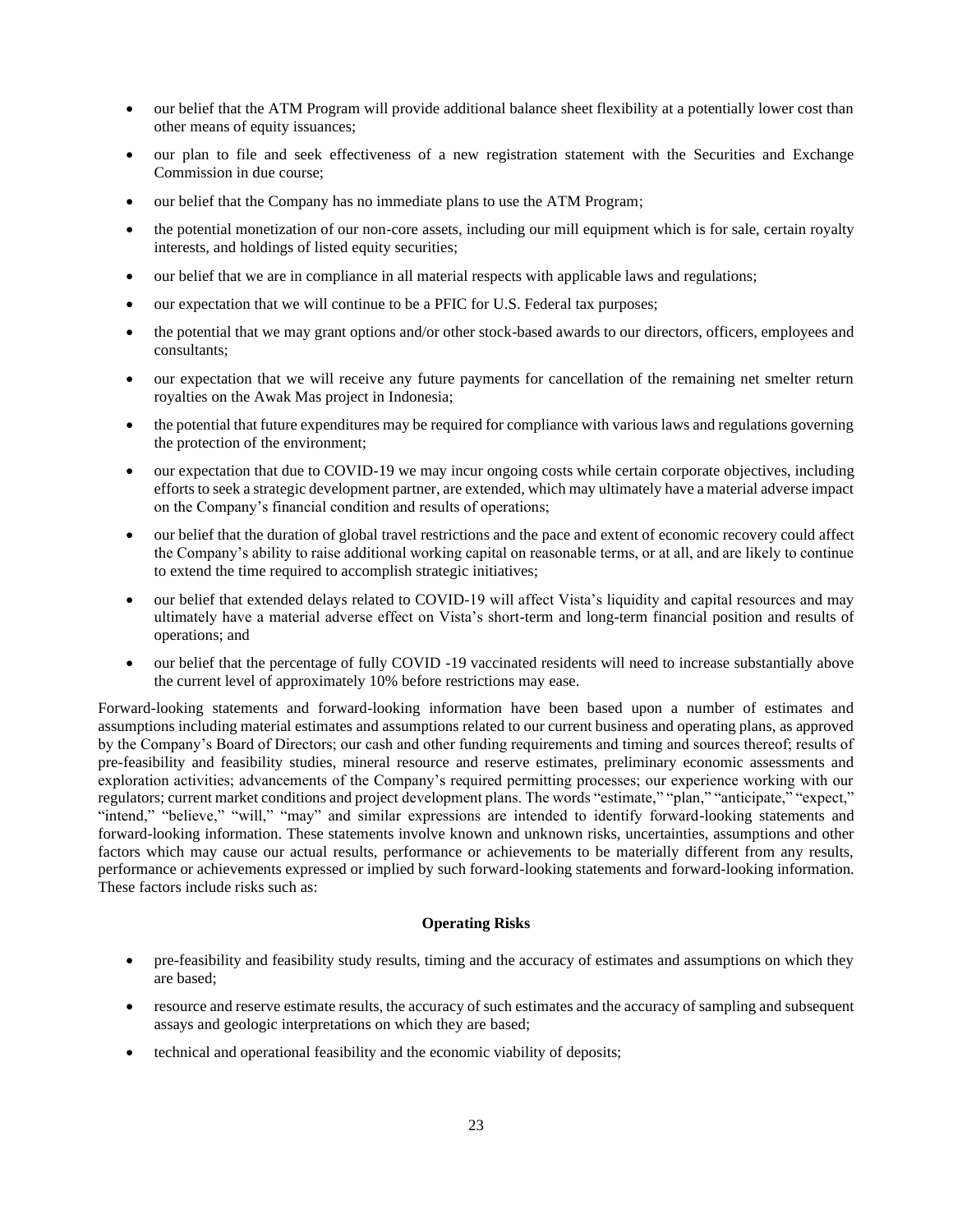- our ability to obtain, renew or maintain the necessary authorizations and permits for Mt Todd, including its development plans and operating activities;
- market conditions supporting a decision to develop Mt Todd;
- delays in commencement of construction at Mt Todd;
- increased costs that affect our operations or our financial condition;
- our reliance on third parties to fulfill their obligations under agreements with us;
- whether projects not managed by us will comply with our standards or meet our objectives;
- whether our acquisition, exploration and development activities, as well as the realization of the market value of our assets, will be commercially successful and whether any transactions we enter into will maximize the realization of the market value of our assets;
- the success of future joint ventures, partnerships and other arrangements relating to our properties;
- perception of the potential environmental impact of Mt Todd;
- known and unknown environmental and reclamation liabilities, including reclamation requirements at Mt Todd;
- potential challenges to the title to our mineral properties;
- future water supply issues at Mt Todd;
- our ability to secure and maintain natural gas supply contracts to sustain the operation of our planned electrical power generation facility;
- litigation or other legal claims;
- environmental lawsuits;

#### **Financial and Business Risks**

- fluctuations in the price of gold;
- lack of adequate insurance to cover potential liabilities;
- the lack of cash dividend payments by us;
- our history of losses from operations;
- our ability to attract, retain and hire key personnel;
- volatility in our stock price and gold equities generally;
- our ability to obtain a development partner for Mt Todd on favorable terms, if at all;
- our ability to raise additional capital or raise funds from the sale of non-core assets on favorable terms, if at all;
- industry consolidation which could result in the acquisition of a control position in the Company for less than fair value;
- evolving corporate governance and public disclosure regulations;
- intense competition in the mining industry;
- tax initiatives on domestic and international levels;
- potential changes in regulations of taxation initiatives;
- fluctuation in foreign currency values;
- our likely status as a PFIC for U.S. federal tax purposes;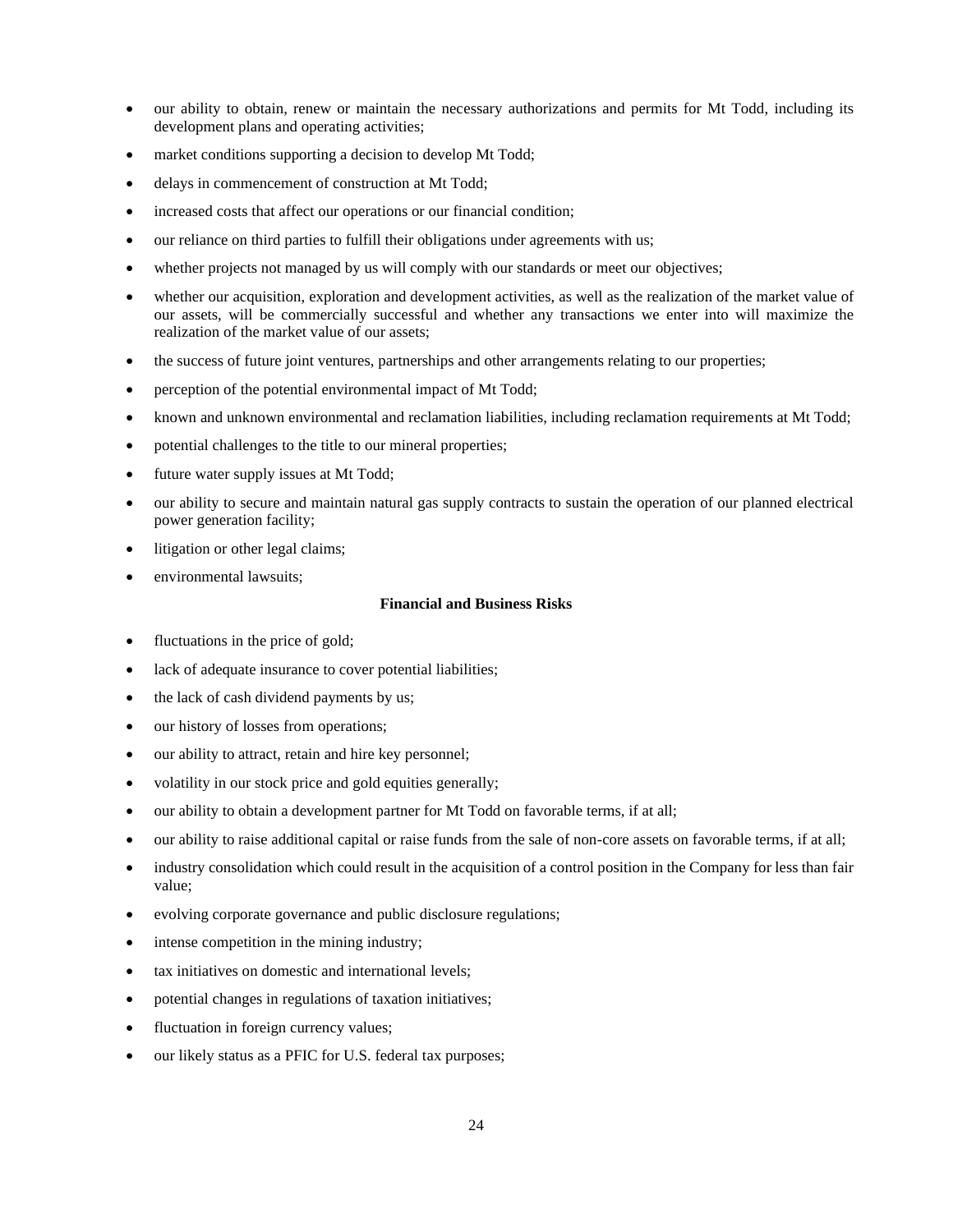• delays, potential losses and inability to maintain sufficient working capital due to business interruptions or global economic slowdowns caused by the COVID-19 pandemic;

#### **Industry Risks**

- inherent hazards of mining exploration, development and operating activities;
- a shortage of skilled labor, equipment and supplies;
- the accuracy of calculations of mineral reserves, mineral resources and mineralized material and fluctuations therein based on metal prices, and inherent vulnerability of the ore and recoverability of metal in the mining process;
- changes in environmental regulations to which our exploration and development operations are subject; and
- changes in climate change regulations could result in increased operating costs.

For a more detailed discussion of such risks and other important factors that could cause actual results to differ materially from those in such forward-looking statements and forward-looking information, please see the risk factors contained in our Annual Report on Form 10-K for the year ended December 31, 2020, under "Part I-Item 1A. Risk Factors" and in this report under "Part II-Item 1A. Risk Factors" below. Although we have attempted to identify important factors that could cause actual results to differ materially from those described in forward-looking statements and forward-looking information, there may be other factors that cause results not to be as anticipated, estimated or intended. There can be no assurance that these statements will prove to be accurate, as actual results and future events could differ materially from those anticipated in the statements. Except as required by law, we assume no obligation to publicly update any forwardlooking statements and forward-looking information, whether as a result of new information, future events or otherwise.

# <span id="page-24-0"></span>**ITEM 4. CONTROLS AND PROCEDURES.**

#### **Disclosure Controls and Procedures.**

At the end of the period covered by this quarterly report on Form 10-Q for the three and six months ended June 30, 2021, an evaluation was carried out under the supervision of and with the participation of our management, including the Chief Executive Officer ("CEO") and Chief Financial Officer ("CFO"), of the effectiveness of the design and operations of our disclosure controls and procedures (as defined in Rule 13a-15(e) and Rule 15d-15(e) under the Exchange Act). Based on that evaluation, the CEO and the CFO have concluded that as of the end of the period covered by this quarterly report, our disclosure controls and procedures were effective in ensuring that: (i) information required to be disclosed by us in reports that we file or submit to the SEC under the Exchange Act is recorded, processed, summarized and reported within the time periods specified in applicable rules and forms and (ii) material information required to be disclosed in our reports filed under the Exchange Act is accumulated and communicated to our management, including our CEO and CFO, as appropriate, to allow for accurate and timely decisions regarding required disclosure.

# **Changes in Internal Control over Financial Reporting**

There has been no change in our internal control over financial reporting during the quarter ended June 30, 2021, that has materially affected, or is reasonably likely to materially affect, our internal control over financial reporting.

# <span id="page-24-2"></span><span id="page-24-1"></span>**PART II**

# **ITEM 1. LEGAL PROCEEDINGS.**

We are not aware of any material pending or threatened litigation or of any proceedings known to be contemplated by governmental authorities and/or other parties that are, or would be, likely to have a material adverse effect upon us or our operations, taken as a whole.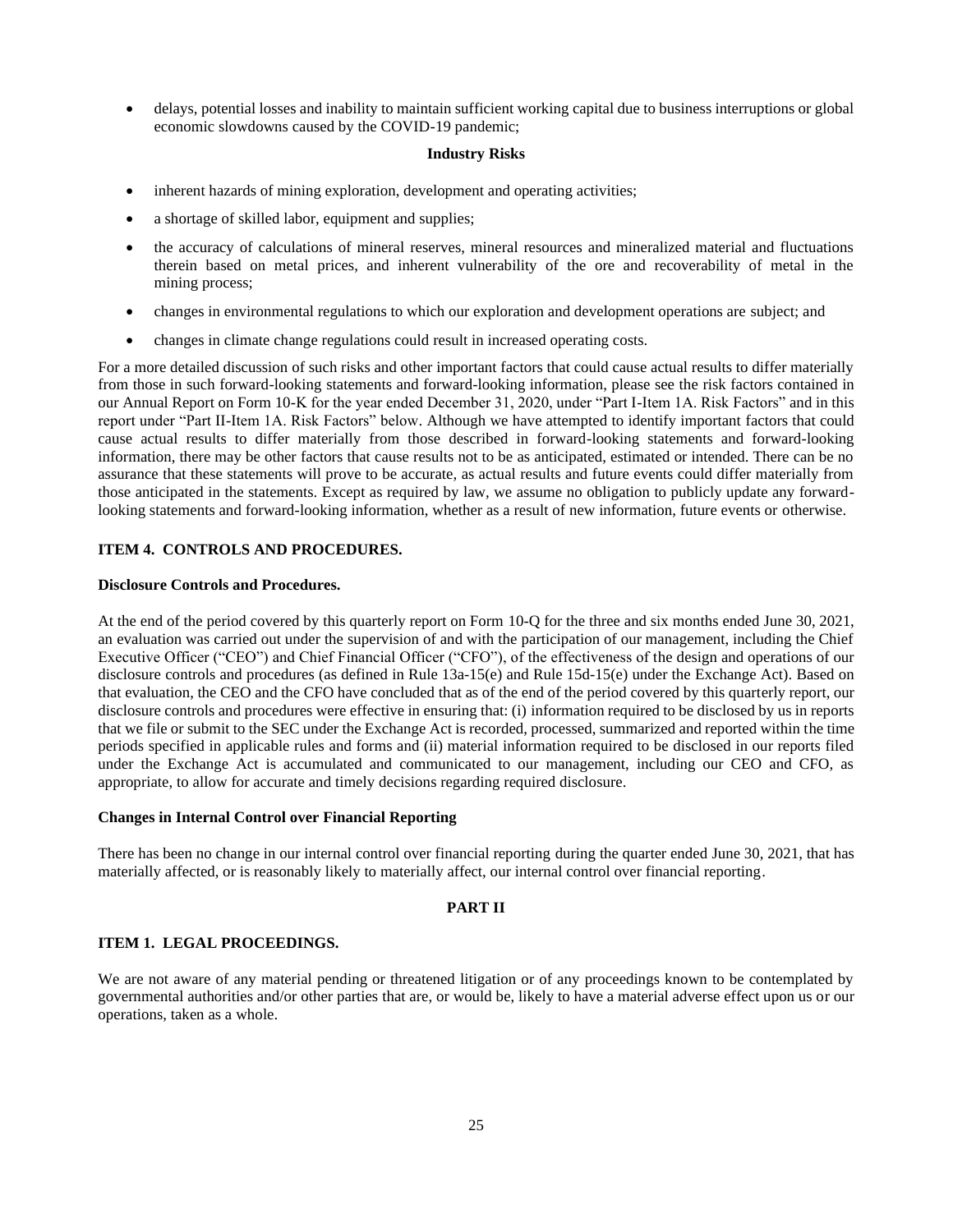# <span id="page-25-0"></span>**ITEM 1A. RISK FACTORS.**

Except as set forth below, there have been no material changes from the risk factors set forth in our Annual Report on Form 10-K for the year ended December 31, 2020 as filed with the SEC and Canadian securities regulatory authorities in February 2021.

#### *Discretion to use capital resources other than as specified.*

We currently intend to use the net proceeds of our unit offering and our working capital, together with future cash flows from operations and borrowings, if required, to accomplish the business objectives set out above under the heading *"Liquidity and Capital Resources"*. However, our board of directors and/or management will have discretion in the actual application of our capital resources and may elect to allocate proceeds differently from that described above if they believe it would be in our best interests to do so. Shareholders may not agree with the manner in which our board of directors and/or management choose to allocate and spend our capital resources. The failure by our board of directors and/or management to apply our capital resources effectively could have a material adverse effect on the development of our projects and our business, financial condition, results of operations or cash flows.

#### *There may be limited liquidity for our Warrants.*

There is no market through which the Warrants may be sold, and we do not intend to apply to list the Warrants on the TSX or NYSE American. It is not possible to predict the price at which the Warrants will trade in the secondary market or whether such market will be liquid or illiquid. To the extent Warrants are exercised, the number of Warrants outstanding will decrease, resulting in diminished liquidity for such remaining outstanding Warrants. A decrease in the liquidity of the Warrants may cause, in turn, an increase in the volatility associated with the price of the Warrants. To the extent that the Warrants become illiquid, a holder of the Warrants may have to exercise such Warrants to realize value.

# *Warrant holders will have no rights as a shareholder with respect to their Warrants until they exercise their Warrants and acquire our Common Shares, except as set forth in the Warrants.*

Until a holder of Warrants acquires Common Shares upon exercise of such Warrants, such holder will have no rights with respect to the Common Shares underlying such Warrants, except as set forth in the Warrants. Upon exercise of Warrants, a holder will be entitled to exercise the rights of a shareholder only as to matters for which the record date occurs after the exercise date.

# <span id="page-25-1"></span>**ITEM 2. UNREGISTERED SALES OF EQUITY SECURITIES AND USE OF PROCEEDS.**

None.

# <span id="page-25-2"></span>**ITEM 3. DEFAULTS UPON SENIOR SECURITIES.**

None.

# <span id="page-25-3"></span>**ITEM 4. MINE SAFETY DISCLOSURE.**

We consider health, safety and environmental stewardship to be a core value for us.

Pursuant to Section 1503(a) of the United States *Dodd-Frank Wall Street Reform and Consumer Protection Act of 2011* (the "Dodd-Frank Act"), issuers that are operators, or that have a subsidiary that is an operator, of a coal or other mine in the United States are required to disclose in their periodic reports filed with the SEC information regarding specified health and safety violations, orders and citations, related assessments and legal actions, and mining-related fatalities under the regulation of the Federal Mine Safety and Health Administration ("MSHA") under the *United States Federal Mine Safety and Health Act of 1977* (the "Mine Act"). During the three and six months ended June 30, 2021, we had no U.S. properties subject to regulation by the MSHA under the Mine Act and consequently no disclosure is required under Section 1503(a) of the Dodd-Frank Act.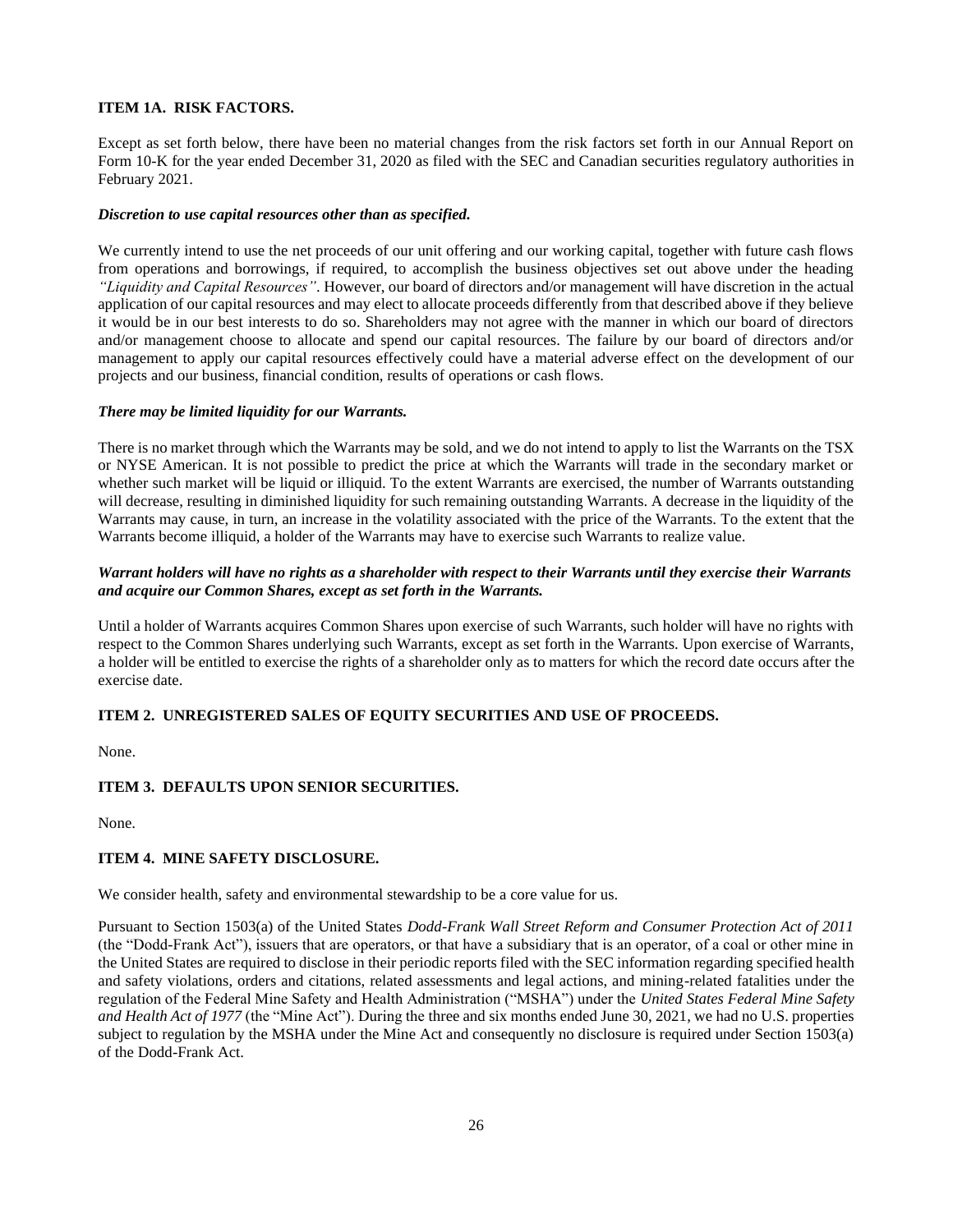# **ITEM 5. OTHER INFORMATION.**

None.

# **ITEM 6. EXHIBITS.**

# *Exhibits*

<span id="page-26-1"></span><span id="page-26-0"></span>The following exhibits are filed as part of this report:

| <b>Exhibit</b><br><b>Number</b> | <b>Description</b>                                                                                                                                                                                                                          |
|---------------------------------|---------------------------------------------------------------------------------------------------------------------------------------------------------------------------------------------------------------------------------------------|
| 3.01                            | Certificate of Continuation, previously filed as Exhibit 3.1 to the Corporation's Form 8-K filed with the<br>Commission on June 12, 2013 and incorporated by reference herein (File No. 1-9025)                                             |
| 3.02                            | Notice of Articles, previously filed as Exhibit 3.2 to the Corporation's Form 8-K filed with the Commission on<br>June 12, 2013 and incorporated herein by reference (File No. 1-9025)                                                      |
| 3.03                            | Articles, previously filed as Exhibit 3.3 to the Corporation's Form 8-K filed with the Commission on June 12, 2013<br>and incorporated herein by reference (File No. 1-9025)                                                                |
| 4.01                            | Form of Warrants previously filed as Exhibit 4.1 to the Corporation's Form 8-K filed with the Commission on<br>July 12, 2021 and incorporated by reference herein (File No. 1-9025)                                                         |
| 4.02                            | Form of Underwriters Warrants previously filed as Exhibit 4.2 to the Corporation's Form 8-K filed with the<br>Commission on July 12, 2021 and incorporated by reference herein (File No. 1-9025)                                            |
| $31.1*$                         | Certification of Chief Executive Officer pursuant to Rule 13a-14(a) under the Securities Exchange Act of 1934, as<br>amended                                                                                                                |
| $31.2*$                         | Certification of Chief Financial Officer pursuant to Rule 13a-14(a) under the Securities Exchange Act of 1934, as<br>amended                                                                                                                |
| $32.1*$                         | Certification of Chief Executive Officer pursuant to 18 U.S.C. Section 1350, as adopted pursuant to Section 906 of<br>the Sarbanes-Oxley Act of 2002                                                                                        |
| $32.2*$                         | Certification of Chief Financial Officer pursuant to 18 U.S.C. Section 1350, as adopted pursuant to Section 906 of<br>the Sarbanes-Oxley Act of 2002                                                                                        |
| 101.INS <sup>(1)</sup>          | XBRL Instance Document - the instance document does not appear in the Interactive Data File because its XBRL<br>tags are embedded within the Inline XBRL document.                                                                          |
| 101.SCH <sup>(1)</sup>          | <b>XBRL Taxonomy Extension – Schema</b>                                                                                                                                                                                                     |
| 101.CAL <sup>(1)</sup>          | <b>XBRL Taxonomy Extension – Calculations</b>                                                                                                                                                                                               |
| $101.$ DEF $^{(1)}$             | <b>XBRL Taxonomy Extension – Definitions</b>                                                                                                                                                                                                |
| 101.LAB <sup>(1)</sup>          | <b>XBRL Taxonomy Extension - Labels</b>                                                                                                                                                                                                     |
| $101.PRE^{(1)}$<br>104          | <b>XBRL Taxonomy Extension - Presentations</b><br>Cover Page Interactive Data File—the cover page interactive data file does not appear in the Interactive Data File<br>because its XBRL tags are embedded within the Inline XBRL document. |

<sup>\* -</sup> Filed herewith

<sup>(1)</sup> Submitted electronically herewith. Attached as Exhibit 101 to this report are the following formatted in XBRL (Extensible Business Reporting Language): (i) Condensed Consolidated Statements of Income/(Loss) for the three and six months ended June 30, 2021 and 2020, (ii) Condensed Consolidated Balance Sheets at June 30, 2021 and December 31, 2020, (iii) Condensed Consolidated Statements of Cash Flows for the six months ended June 30, 2021 and 2020, and (iv) Notes to Condensed Consolidated Financial Statements.